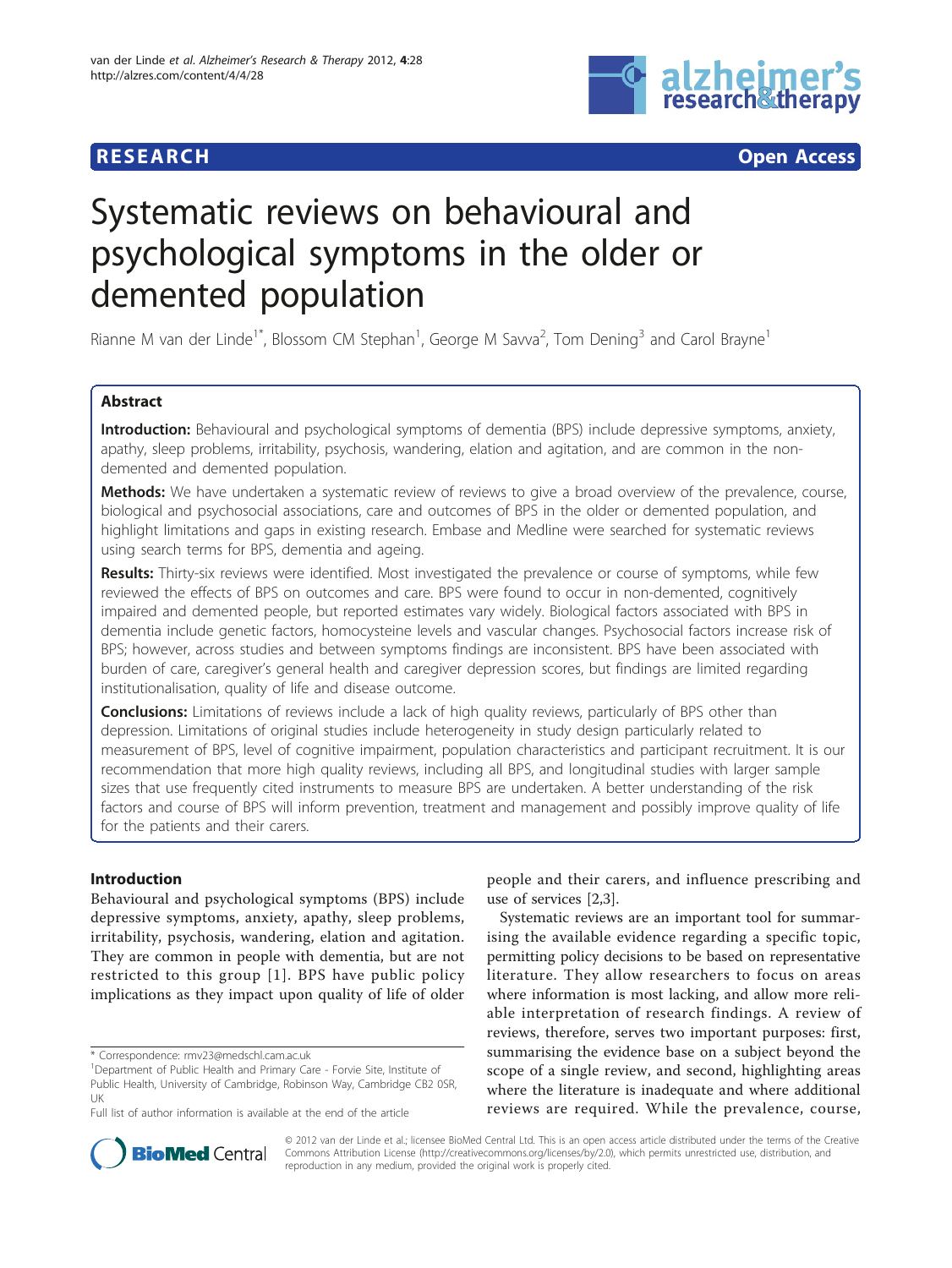biological and psychosocial associations, care and outcomes of BPS have been the subject of systematic reviews, the findings from these different reviews have not been brought together in this way. Given the broad research focus on BPS, including underlying causes, association with dementia risk, and impact on care, and the large number of studies published in this area, any single systematic review of the primary literature can only explore a narrow range of objectives.

This paper presents a systematic 'review of reviews' of the literature on BPS in older people. Combining current knowledge across the multiple domains of BPS research provides a broad overview of what is known and identifies gaps where reviews have not been conducted [[4\]](#page-21-0). Bringing together the conclusions of the reviews, we provide recommendations for future research and highlight areas where the evidence base with respect to BPS in the older population should be strengthened. In addition, we discuss the recommendations for future research made by the reviews.

#### Materials and methods

#### Scope of review

BPS are related to cognitive impairment and dementia. So-called "behavioural and psychological symptoms of dementia", BPSD, are commonly studied within this subpopulation, but BPS can also occur in older people without significant cognitive impairment. Traditionally these are considered as phenomena distinct to BPSD; however, BPS in a cognitively healthy older person may indicate early dementia, and certain BPS, for example, depression, may be risk factors for dementia. Continuities in BPS are seen 'pre' and 'post' diagnosis, and common biological and psychosocial risk factors for BPS may exist among the cognitively healthy and cognitively impaired older populations. For this reason the scope of our review includes studies of BPS in the older population with or without cognitive impairment or dementia. We included reviews of the prevalence, the causes and consequences of BPS.

Owing to the breadth of literature and the specialist treatment required to review certain kinds of study, there are some limitations to the scope of this review. We did not include reviews that focused on pharmacological or non-pharmacological treatment of symptoms. Depression is a heterogeneous disorder ranging from mild symptoms to major depressive disorder. Depression is common in the older population with dementia and can be studied in the context of other BPS, but is also seen in the older population without dementia (Figure [1\)](#page-2-0). Depression in the older population without dementia has been studied widely since it was first described in 1896 [\[5,6\]](#page-21-0). The term BPSD was introduced by the International Psychogeriatric Association in 1996 [[7\]](#page-21-0). Although they have been identified since the earliest descriptions of dementia, research only moved to BPSD in the 1980s with the development of instruments to measure BPSD [[8,9\]](#page-21-0). Depression as a BPSD and depression in the older population without dementia have largely been separate research areas. Here, we focused on depressive symptoms below the threshold for depressive disorder. We excluded reviews that studied only major or clinical depression and included reviews that studied both major depression and minor depression, depressive symptoms or minor depression only or depressive symptoms in the context of other BPS.

#### Search methods

Embase and Medline were searched for potentially relevant articles published before 29 March 2012. Search terms included Emtree terms and text searches for each individual BPS and BPS in general (see Additional file [1](#page-20-0)), and Dementia (Emtree) or Aged (Emtree). Additional articles were identified from reference lists of included studies and relevant narrative reviews.

#### Data collection

All systematic reviews written in English of one or more BPS in the older non-demented or demented population were included. A systematic review was defined as used by the Cochrane Collaboration and the Preferred Reporting Items for Systematic Reviews and Meta-Analyses (PRISMA) Statement: "A review of a clearly formulated question that uses systematic and explicit methods to identify, select, and critically appraise relevant research, and to collect and analyse data from the studies that are included in the review. Statistical methods (meta-analysis) may or may not be used to analyse and summarise the results of the included studies" [[10\]](#page-21-0). Specific symptoms included depressive symptoms (including sadness, tearfulness, being unhappy, depressed feeling, suicidal feelings), anxiety (including feelings and physical signs of anxiety, worrying, being frightened), apathy (including listlessness, loss of interest, slowing), sleep problems (includes reduced sleep, increased sleep, change in sleep, tiredness), irritability (including being irritable or angry, verbal and physical aggression), psychosis (including delusion and hallucination), wandering (including wandering away, getting lost, aimless wandering), elation (including euphoria, inappropriate laughing) and non-aggressive agitation (including restlessness, repetitive behaviour).

RvdL selected articles through a multi-step screening process first based upon the assessment of the title and the abstract, followed by assessment of the article content. Information from each potential article was extracted by RvdL using a standardised form, recording: the BPS investigated, population, date of publication and literature search, number of studies reviewed and if a meta-analysis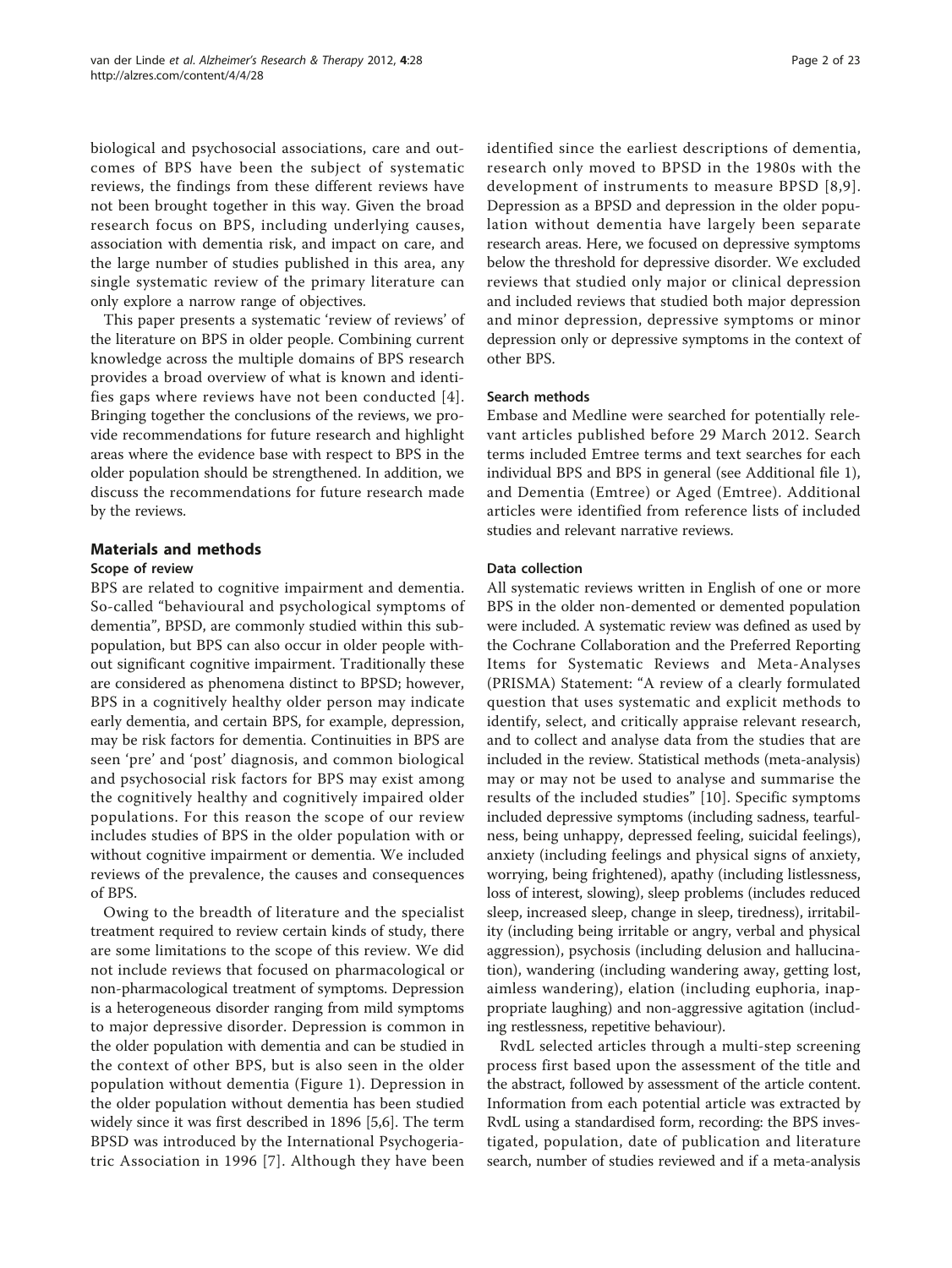<span id="page-2-0"></span>

was performed. Reviews were divided by the following themes: prevalence, progression, course, biological associations, risk factors, care, quality of life and disease outcome. Results were summarised using the abstract. A list of recommendations for future research (for example, "future research should", "we recommend", "is needed") and limitations of the original studies and review as reported by the reviews in their discussion section was generated.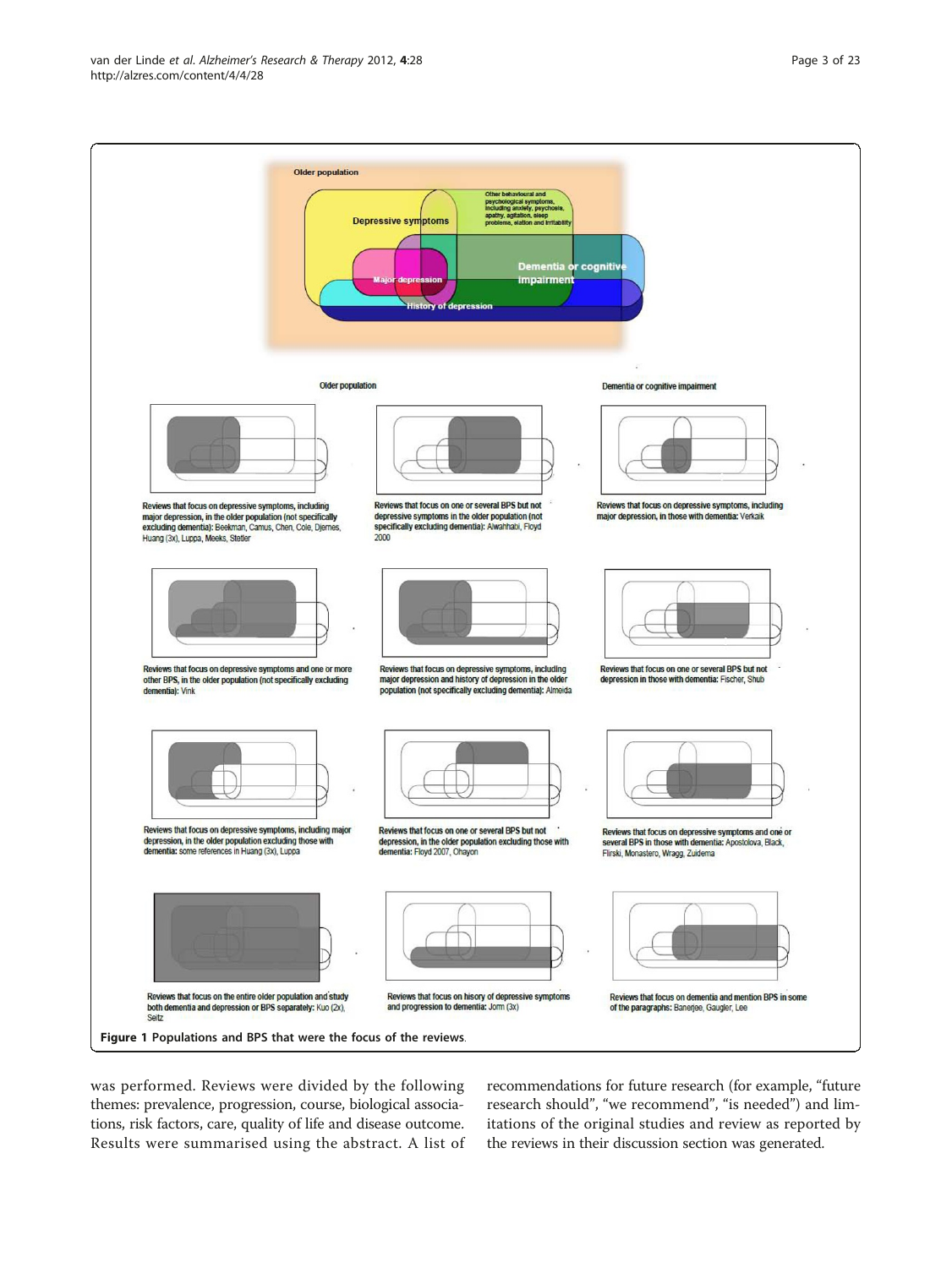The quality of the included reviews was assessed using AMSTAR, a validated measurement tool (Shea et al. 2007, Ottawa, Ontario, Canada) to assess the methodological quality of systematic reviews [[11,12](#page-21-0)].

#### Results

#### Number of studies

Separate searches of each BPS resulted in 266 reviews for depressive symptoms ( $N = 156$  in dementia), 110 for anxiety ( $N = 74$  in dementia), 8 for apathy ( $N = 7$  in dementia), 82 for sleep problems ( $N = 45$  in dementia), 30 for irritability ( $N = 24$  in dementia), 42 for psychosis ( $N = 33$  in dementia), 3 for wandering ( $N = 3$  in dementia), 3 for elation ( $N = 3$  in dementia), 15 for agitation  $(N = 14$  in dementia) and 29 for BPS  $(N = 28$  in dementia). Altogether, 399 reviews were found. Of these, 28 reviews were included. The others were excluded because BPS were not the main focus of the paper, instead they studied treatment or non-pharmacological interventions, did not focus on elderly or dementia populations, were not performed systematically or did not meet any other inclusion criteria. Seven reviews were excluded because they only studied major depression [[13](#page-21-0)-[19\]](#page-21-0). Reference searches of the included systematic reviews and relevant narrative reviews identified nine additional reviews. Therefore, in total 36 reviews were included.

#### Characteristics and focus of included reviews

Tables [1](#page-4-0) and [2](#page-8-0) show the characteristics of the reviews included. Most  $(N = 13)$  [\[20](#page-21-0)-[32](#page-21-0)] investigated the prevalence or co-occurrence of symptoms. Eleven [[21,27](#page-21-0),[30,33](#page-21-0)-[40](#page-21-0)] reviewed the longitudinal course of BPS or its associations with incident dementia. Possible underlying biological factors were examined in nine reviews [\[41](#page-21-0)[-49\]](#page-22-0), as were psychosocial risk factors [\[20,24](#page-21-0),[26](#page-21-0),[27,30,31,](#page-21-0)[49,50](#page-22-0)]. Only two reviews [\[51](#page-22-0),[52](#page-22-0)] focused on the associations between BPS and care outcomes, one [[53](#page-22-0)] on the effects on quality of life and four [[30,32](#page-21-0)[,54,55](#page-22-0)] on disease outcomes.

Figure [1](#page-2-0) shows the populations and BPS that were the focus of the different reviews. As shown, most reviews focused on depression in the older population, not specifically excluding those with dementia  $(N = 11)$ [[20](#page-21-0),[29-31,35,43,](#page-21-0)[44,46,48,50,56](#page-22-0)], or depression and several other BPS in dementia ( $N = 6$ ) [\[21](#page-21-0),[22,24,26](#page-21-0),[42,](#page-21-0)[52](#page-22-0)]. Of the studies focusing on depressive symptoms or other BPS in the older population, it was often unclear if those with dementia were included, with only few specifically including only studies of "healthy" or "normal" elderly [[38](#page-21-0),[39\]](#page-21-0) or reporting which original studies excluded those with dementia or cognitive impairment [[28,35,43](#page-21-0)[,57](#page-22-0)]. Overall, 12 reviews [[20,28-32](#page-21-0),[41](#page-21-0),[45,48-50](#page-22-0)] included studies of the entire older population (> 50 years), 3 [\[35,43](#page-21-0),[44](#page-22-0)] of the older population but with some studies excluding those with dementia or cognitive impairment, 1 [[23\]](#page-21-0) of patients in long-term care, 3 [\[40](#page-21-0)[,46,47](#page-22-0)] of an adult population including older aged adults, 2 [[38,39\]](#page-21-0) that only included 'healthy' adults, and 3 included case control studies comparing those with dementia to normal controls [\[33,36](#page-21-0),[37\]](#page-21-0). In addition, 3 [[21,22,24](#page-21-0)] studied cognitively impaired populations and 10 [[25-27,34](#page-21-0),[42](#page-21-0),[51-55\]](#page-22-0) people with dementia. Nine reviews included a wide battery of BPS [\[21](#page-21-0)-[24,42,](#page-21-0)[51-54](#page-22-0)] and a further three [\[25,26](#page-21-0)[,49](#page-22-0)] focused on a combination of two or more symptoms. Of those studying a single symptom, depressive symptoms were most widely reviewed  $(N = 18)$  [[20,28-31,33-37,41](#page-21-0),[43-](#page-21-0)[48,50\]](#page-22-0). Sleep problems  $(N = 3)$  [[38-40](#page-21-0)], psychosis  $(N = 2)$  [\[27](#page-21-0)[,55\]](#page-22-0) and anxiety  $(N = 1)$  [[32](#page-21-0)] were the subject of few reviews. Details of the characteristics and recruitment of the population of the original studies included in the reviews were often not reported.

#### **Quality**

The quality assessment for each included review is shown in Table [3](#page-14-0). Generally, review quality was low, with only 7 of the reviews scoring positive on 5 of the 11 components and meeting the criteria for moderate scientific quality (5 to 8 points). All other reviews scored less than five points.

#### Narrative description by theme Prevalence of BPS

Two reviews [[21](#page-21-0),[22\]](#page-21-0) of BPS in populations with mild cognitive impairment (MCI) reported an overall symptom prevalence ranging from 35 to 75% and 35 to 85%. Depressive symptoms, anxiety and irritability were the most commonly observed symptoms, followed by apathy and agitation. Hospital-based samples of MCI cases reported a higher mean prevalence of any BPS than population-based studies [[21](#page-21-0)]. In people with dementia in long term care the prevalence of one or more BPS was 78% [\[23](#page-21-0)]. The mean reported prevalence of psychosis in dementia was 41% [\[27\]](#page-21-0).

Reviews of the prevalence of BPS in the older population without dementia were available only for depression. The prevalence of depressive disorders in the older population without dementia has been estimated to be 17.1% (95% CI 9.7 to 26.1), in a meta-analysis of moderate scientific quality [\[28](#page-21-0)]. Other studies reported a high variability in the prevalence reported in included studies ranging from 14 to 82% [\[23](#page-21-0)], 14 to 16% [[20](#page-21-0)], 0 to 35% [[58\]](#page-22-0) and 7 to 49% [\[31\]](#page-21-0). A lower prevalence has been reported in community settings than in primary care and long term care settings [[30](#page-21-0)].

Most reviews found considerable variability in reported prevalence, possibly due to heterogeneity in methodology, thereby limiting the ability to compare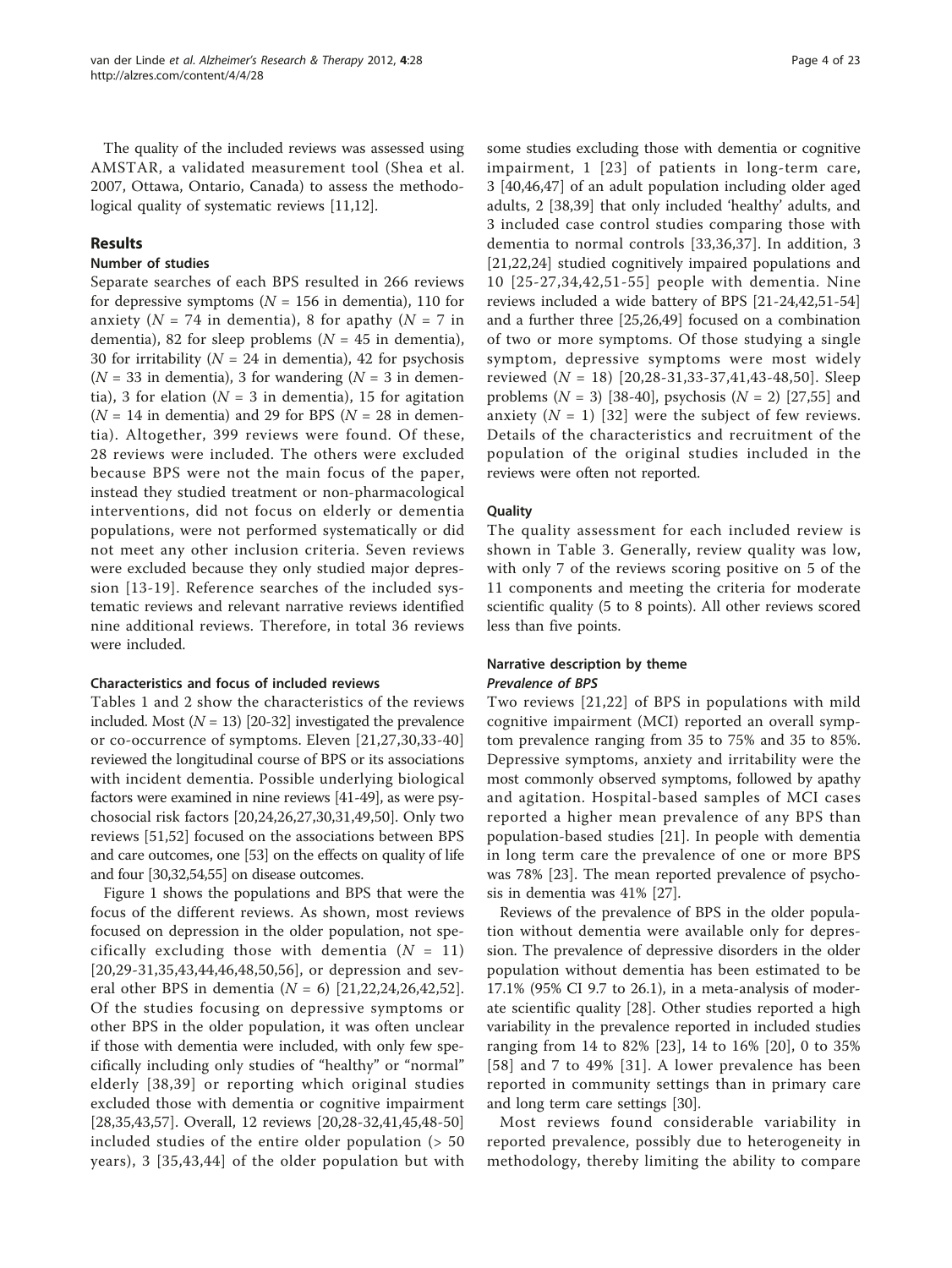| First<br>author              | Search<br>date | <b>BPS</b>                | Popu- N<br>lation                | reviewed | <b>Summary of results</b>                                                                                                                                                                                            | Meta-<br>analysis | <b>Recommendations future</b><br>research                                                                                                                                                                                                                                                                                                 | <b>Reported limitations</b>                                                                                                                                                                                                                                                          | Quality        |
|------------------------------|----------------|---------------------------|----------------------------------|----------|----------------------------------------------------------------------------------------------------------------------------------------------------------------------------------------------------------------------|-------------------|-------------------------------------------------------------------------------------------------------------------------------------------------------------------------------------------------------------------------------------------------------------------------------------------------------------------------------------------|--------------------------------------------------------------------------------------------------------------------------------------------------------------------------------------------------------------------------------------------------------------------------------------|----------------|
| Prevalence and co-occurrence |                |                           |                                  |          |                                                                                                                                                                                                                      |                   |                                                                                                                                                                                                                                                                                                                                           |                                                                                                                                                                                                                                                                                      |                |
| Monastero<br>$[21]$          | Aug<br>2008    | <b>BPS</b>                | <b>MCI</b>                       | 27       | Prevalence: 35 to 85%. Most common: dep,<br>anx and irr. Hospital-based studies reported<br>higher prevalence than population based<br>studies                                                                       |                   | - Large cohort studies<br>- Using standardised MCI criteria<br>- Standardised behavioural<br>instruments<br>- Prognostic role of BPS in MCI<br>- Not exclude those with dep at<br>baseline<br>Previously proposed: - Prevalence<br>- Correlates<br>- Different MCI subtypes,<br>- Genetic/biological markers                              | Original studies<br>- Differences in methodology, including<br>setting, age and sex distribution, inclusion<br>and exclusion criteria and differential<br>sensitivity of BPS instruments<br>Review<br>- English language only<br>- Heterogeneity affected ability to<br>compare data | $\overline{4}$ |
| Apostolova<br>$[22]$         | Dec<br>2006    | <b>BPS</b>                | <b>MCI</b>                       | 21       | Prevalence: 35 to 75%. Most common BPS:<br>dep, apa, anx and irr. Least common: ela,<br>hal, dis and wan                                                                                                             |                   | - Large, prospective longitudinal<br>studies<br>- Standard MCI diagnostic criteria<br>not excluding those with<br>depression<br>- Neuropsychiatric instruments<br>designed for the cognitively<br>impaired                                                                                                                                | Original studies<br>- Different sampling methods<br>- Exclusion of subjects with depression<br>- Heterogeneity of MCI diagnostic criteria<br>- Heterogeneity of BPS instruments<br>Review<br>- Only English literature<br>- Heterogeneity limits comparison                          | 3              |
| Seitz [23]<br>See 1B         | Mar<br>2009    | <b>BPS</b><br>Dep,<br>Anx | Care<br>home                     | 35       | Prevalence BPS in dementia: 78% (median)                                                                                                                                                                             |                   | See Table 2                                                                                                                                                                                                                                                                                                                               | See Table 2                                                                                                                                                                                                                                                                          | 3              |
| Zuidema<br>$[24]$            | Aug<br>2005    | <b>BPS</b>                | MMSE<br>$< 24$ ,<br>care<br>home | 25       | Prevalences ranged considerably, from 3 to -<br>54% for del, 1 to 39% for hal, 8 to 74% for<br>dep, 7 to 69% for anx, 17 to 84% for apa, 48<br>to 82% for agg or agi, and 11 to 44% for<br>psychical agg.            |                   | See risk factors                                                                                                                                                                                                                                                                                                                          | See risk factors                                                                                                                                                                                                                                                                     | $\overline{2}$ |
| Shub [25]                    | <b>NR</b>      | Psy<br>Agg                | Dem                              | 54       | Of seven cross and two long studies directly -<br>examining correlation agg and psy, most<br>showed a positive association.                                                                                          |                   | - Prospectively designed studies<br>- Temporal relationship                                                                                                                                                                                                                                                                               | Original studies<br>- Limited data of sufficient methodological<br>riaor<br>- Majority cross-sectional studies                                                                                                                                                                       | 3              |
| Wragg [26]                   | <b>NR</b>      | Dep<br>Psy                | Dem                              | 30       | Dep and Psy occurred in 30 to 40% of AD<br>patients. Isolated symptoms were two to<br>three times as frequent as diagnosable<br>affective or psychotic disorders. Paranoid del<br>were the most common psy symptoms. |                   | - Specify an a priory hypothesis<br>- Clearly report characteristics<br>study sample<br>- Prospective and longitudinal<br>design<br>- Use standardised case definitions<br>- Reliable and valid BPS<br>instruments<br>- Use appropriate statistical analysis<br>- Clearly report conclusions<br>- Both theoretical and clinical<br>focus. | Original studies<br>- Methodological limitations including<br>small samples, misclassification bias<br>Review<br>- Relatively small number of studies<br>spanning several decades<br>- Publication bias                                                                              | $\overline{2}$ |

<span id="page-4-0"></span>

| Table 1 Characteristics of included reviews and summary of findings - older population with dementia or cognitive impairment |  |  |  |  |  |  |
|------------------------------------------------------------------------------------------------------------------------------|--|--|--|--|--|--|
|------------------------------------------------------------------------------------------------------------------------------|--|--|--|--|--|--|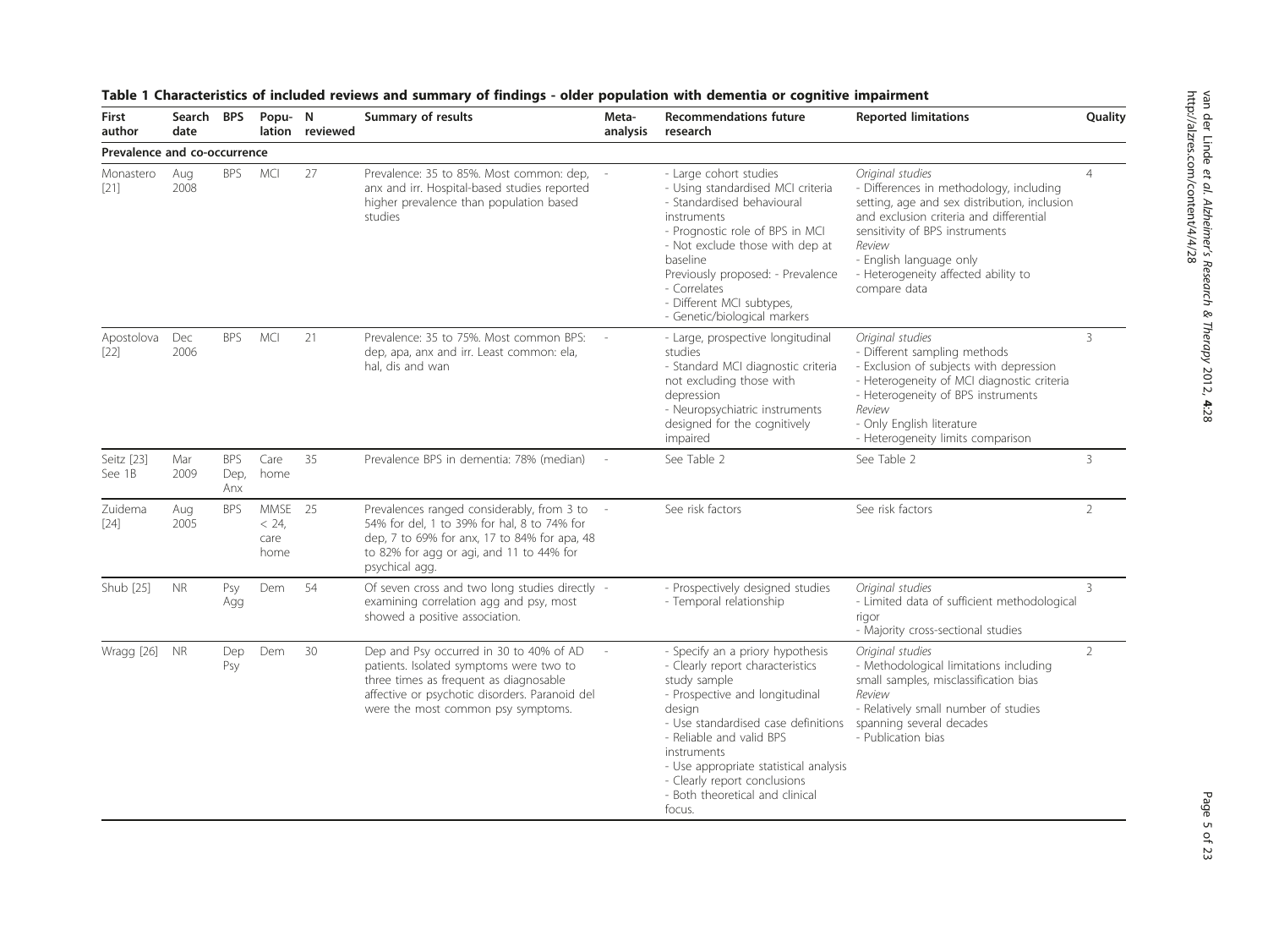| Ropacki<br>$[27]$      | 2003           | Psy        | Dem        | 55 | Prevalence psy: 41% (del 36%, hal: 18%)                                                                                                                                                                                                                                                                              | - Longitudinal designs<br>- Incidence and persistence of<br>psychosis<br>- Develop or utilise diagnostic<br>criteria and rating scales for<br>psychosis<br>- Take into account medication<br>use<br>- Mechanisms underlying psychosis<br>in AD | Original studies<br>- Severely cognitively impaired subjects<br>not included<br>- Potential effects of medication on<br>cognition<br>- Small standard deviations age at onset<br>and illness duration<br>- Assessing psy: diagnostic criteria<br>nonspecific to dementia and<br>inconsistencies interpreting criteria                                                                                                                                                                                                                                              |                |
|------------------------|----------------|------------|------------|----|----------------------------------------------------------------------------------------------------------------------------------------------------------------------------------------------------------------------------------------------------------------------------------------------------------------------|------------------------------------------------------------------------------------------------------------------------------------------------------------------------------------------------------------------------------------------------|--------------------------------------------------------------------------------------------------------------------------------------------------------------------------------------------------------------------------------------------------------------------------------------------------------------------------------------------------------------------------------------------------------------------------------------------------------------------------------------------------------------------------------------------------------------------|----------------|
| Course and progression |                |            |            |    |                                                                                                                                                                                                                                                                                                                      |                                                                                                                                                                                                                                                |                                                                                                                                                                                                                                                                                                                                                                                                                                                                                                                                                                    |                |
| Monastero<br>[21]      | Aug<br>2008    | <b>BPS</b> | <b>MCI</b> | 27 | Prospective studies showed that BPSD,<br>particularly depression, may represent risk<br>factors for MCI or predictors for the<br>conversion of MCI to AD.                                                                                                                                                            | See prevalence                                                                                                                                                                                                                                 | See prevalence                                                                                                                                                                                                                                                                                                                                                                                                                                                                                                                                                     | $\overline{4}$ |
| Verkaik [34]           | Mar<br>2006    | Dep        | Dem        | 24 | 1/4 (continous) and 0/3 (categorical) high<br>quality studies found a significant<br>association between severity of AD and<br>prevalence of dep.                                                                                                                                                                    | - Longitudinal study<br>- Using a standardised dementia<br>definitions<br>- Assessment severity of AD<br>- Assessing dep with dem specific<br>instrument<br>- Control for confounders                                                          | Review<br>- Only English language, studies that did<br>not have depression or depressive<br>disorder as a keyword were not identified                                                                                                                                                                                                                                                                                                                                                                                                                              | 5              |
| Ropacki<br>$[27]$      | 2003           | Psy        | Dem        | 55 | Incidence increased progressively the first<br>three years, after that plateau. Duration<br>several months but less prominent after one<br>year. Associated with more rapid cognitive<br>decline                                                                                                                     | See prevalence                                                                                                                                                                                                                                 | See prevalence                                                                                                                                                                                                                                                                                                                                                                                                                                                                                                                                                     |                |
| <b>Biological</b>      |                |            |            |    |                                                                                                                                                                                                                                                                                                                      |                                                                                                                                                                                                                                                |                                                                                                                                                                                                                                                                                                                                                                                                                                                                                                                                                                    |                |
| Flirski [42]           | $\overline{?}$ | <b>BPS</b> | Dem        | 73 | Behavioural genetics of BPS reviewed: genes -<br>coding for APOE E, serotonin receptors,<br>serotonin transporter, COMT, MAO-A,<br>tryptophan hydroxylase and dopamine<br>receptors. A general conclusion is the<br>striking inconsistency of the findings,<br>unsurprising in the field of psychiatric<br>genetics. | - Precisely define symptoms<br>- Fusing multidisciplinary data                                                                                                                                                                                 | Original studies<br>- Inconsistency of results<br>- Recruitment solely based on clinical<br>diagnosis<br>- Variability in study design<br>- BPS fluctuation, studies rely heavily on<br>average disease state<br>- Cross sectional studies<br>- Variety of BPS instruments<br>- Studying isolated symptoms or symptom<br>clusters<br>- Selection bias: ethnicity or genetic<br>homogeneity, choice of setting<br>- Insufficient number of study participants<br>- No correction for multiple testing<br>- Carrier status versus dose<br>- Multifactorial aetiology | $\Omega$       |

# Table 1 Characteristics of included reviews and summary of findings - older population with dementia or cognitive impairment (Continued)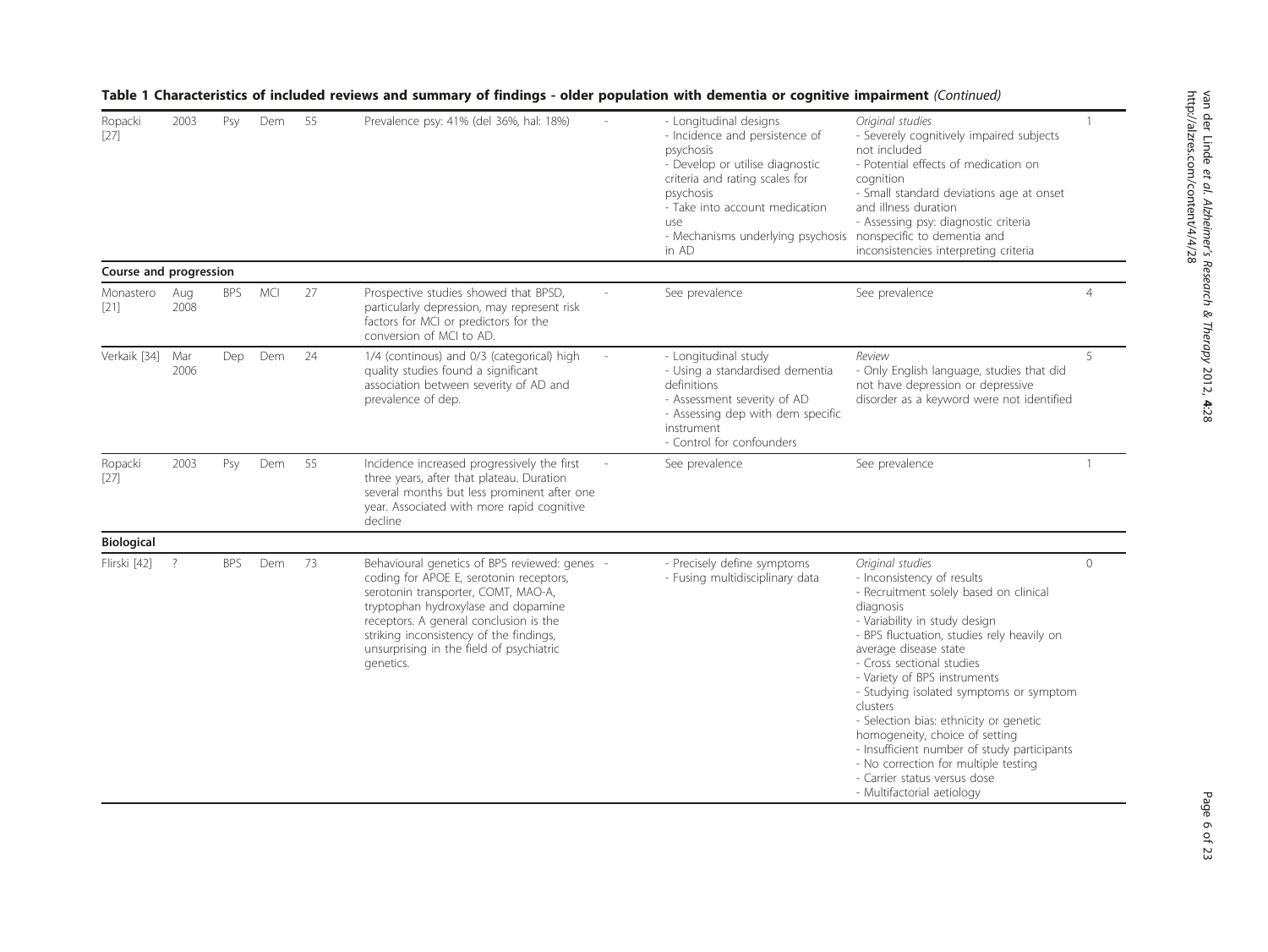| Risk factors      |             |            |                                      |           |                                                                                                                                                                                                                                                                                                                                                                                                                                                |                              |                                                                                                                                                                                                         |                                                                                                                                                                                                                                                                                                                                                                                                                                                            |   |
|-------------------|-------------|------------|--------------------------------------|-----------|------------------------------------------------------------------------------------------------------------------------------------------------------------------------------------------------------------------------------------------------------------------------------------------------------------------------------------------------------------------------------------------------------------------------------------------------|------------------------------|---------------------------------------------------------------------------------------------------------------------------------------------------------------------------------------------------------|------------------------------------------------------------------------------------------------------------------------------------------------------------------------------------------------------------------------------------------------------------------------------------------------------------------------------------------------------------------------------------------------------------------------------------------------------------|---|
| Zuidema<br>$[24]$ | Aug<br>2005 | <b>BPS</b> | <b>MMSE</b><br>< 24.<br>care<br>home | 25        | BPSD predicted not only by dem type or<br>stage, but also by the psychosocial<br>environment and the amount of<br>psychoactive medication and physical<br>restraints used.                                                                                                                                                                                                                                                                     |                              | - Effects of manipulation the<br>physical and social environments<br>in nursing homes.                                                                                                                  | Original studies<br>- Uncertainty defining dem, its type and<br>severity<br>- Few accurately diagnosed dementia<br>- Different BPS instruments and definitions                                                                                                                                                                                                                                                                                             | 2 |
| Wragg [26]        | <b>NR</b>   | Dep<br>Psy | Dem                                  | 30        |                                                                                                                                                                                                                                                                                                                                                                                                                                                |                              | See prevalence                                                                                                                                                                                          | See prevalence                                                                                                                                                                                                                                                                                                                                                                                                                                             | 2 |
| Ropacki<br>$[27]$ | 2003        | Psy        | Dem                                  | 55        | Associations: age, age at onset AD, illness<br>duration. Weak/inconsistent: gender,<br>education, family history dem or psychiatric<br>illness                                                                                                                                                                                                                                                                                                 |                              | See prevalence                                                                                                                                                                                          | See prevalence                                                                                                                                                                                                                                                                                                                                                                                                                                             |   |
| Care              |             |            |                                      |           |                                                                                                                                                                                                                                                                                                                                                                                                                                                |                              |                                                                                                                                                                                                         |                                                                                                                                                                                                                                                                                                                                                                                                                                                            |   |
| Gaugler<br>$[51]$ | 2006        | <b>BPS</b> | Dem                                  | 80        | Behavioural symptoms one of most<br>consistent predictors of nursing home<br>admission in persons with dementia.                                                                                                                                                                                                                                                                                                                               |                              | - Interventions should consider<br>long-term efficacy and timing of<br>nursing home admission in course<br>of dem<br>- Power for subgroup analyses<br>- More complex models of<br>institutionalisation. | Review<br>- Research synthesis method: requires<br>descriptive information from samples<br>composed of subjects a similar age;<br>studies providing only correlations and<br>not means or standard deviations are<br>excluded and some assumption made<br>about shape of distribution.                                                                                                                                                                     | 5 |
| <b>Black</b> [52] | Dec<br>2001 | <b>BPS</b> | Dem                                  | 55        | Pooled correlation coefficients for<br>relationship BPS and caregiver burden (0.57,<br>95%Cl 0.52 to 0.62), caregiver psychological<br>stress (0.41, 0.32 to 0.49) and caregiver<br>depression (0.30, 0.21 to 0.39). Multivariate<br>data supported BPS are predictor of burden<br>of care, psychological distress and dep.<br>Limited long data. Caregiver variables may<br>be more important in predicting<br>institutionalisation than BPS. | See<br>summary<br>of results | - Concept of burden of care is too<br>broad and more clinically relevant<br>measures such as caregiver<br>depression are preferred.<br>- Cohort studies                                                 | Original studies<br>- Relatively few studies<br>- Majority clinic-based samples, few<br>representative<br>- Majority cross-sectional and correlational<br>- Little about which care-recipient<br>symptoms are most distressing or<br>particular risk factors for subgroups<br>- Concept of burden may be too broad<br>- Other variables are likely to be important<br>Review<br>- Publication bias<br>- Pooling data assumes homogeneity<br>(questionable) | 3 |
| Disease outcome   |             |            |                                      |           |                                                                                                                                                                                                                                                                                                                                                                                                                                                |                              |                                                                                                                                                                                                         |                                                                                                                                                                                                                                                                                                                                                                                                                                                            |   |
| Lee [54]          | <b>NR</b>   | <b>BPS</b> | Dem                                  | <b>NR</b> | There was no consensus regarding the<br>association with dementia prognosis                                                                                                                                                                                                                                                                                                                                                                    |                              | - Guideline for dementia<br>prognostication<br>- Risk score to better estimate<br>survival.                                                                                                             | Original studies<br>- Uncertainty of etiologic diagnosis of<br>dementia                                                                                                                                                                                                                                                                                                                                                                                    |   |

## Table 1 Characteristics of included reviews and summary of findings - older population with dementia or cognitive impairment (Continued)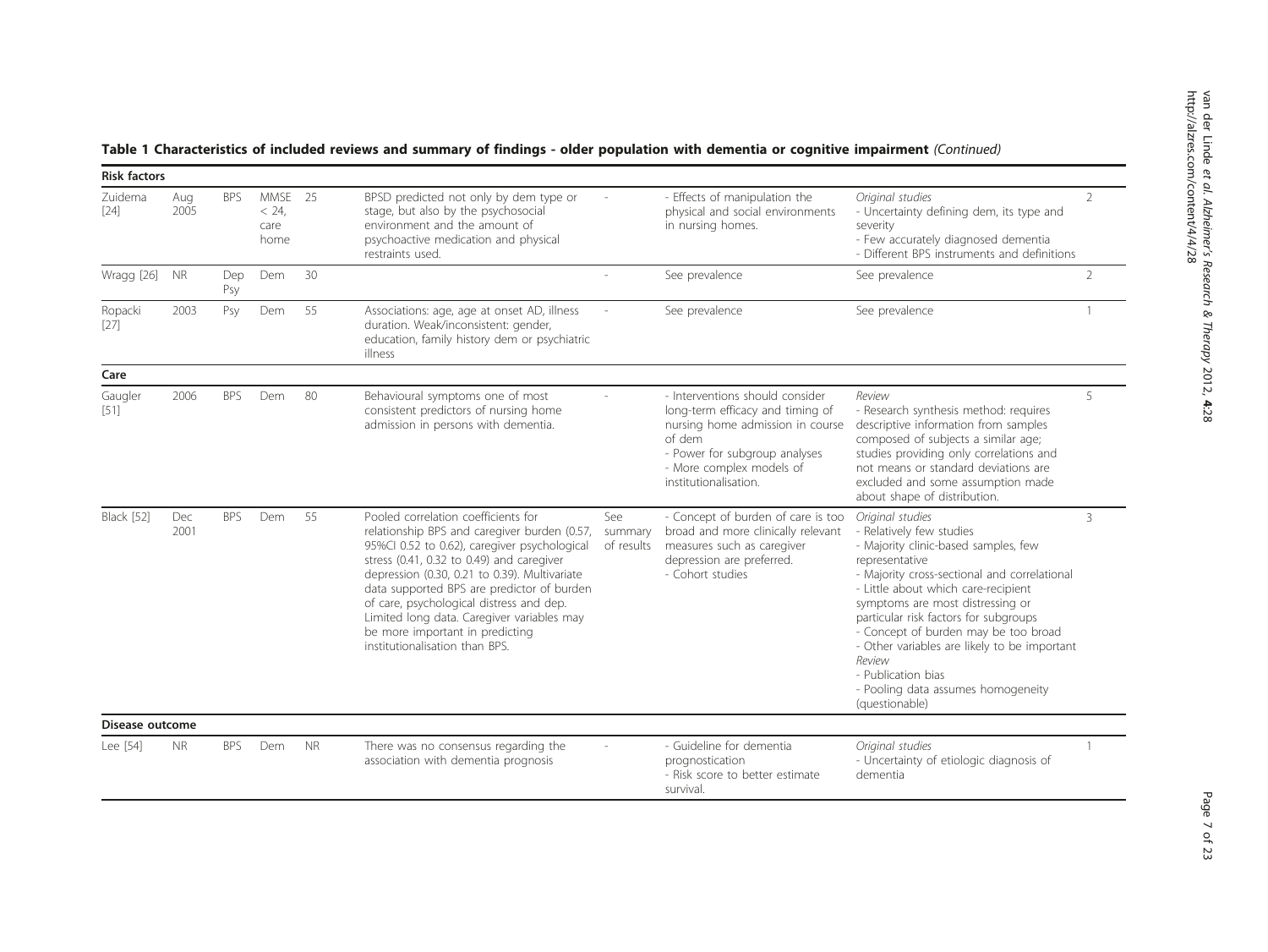#### Table 1 Characteristics of included reviews and summary of findings - older population with dementia or cognitive impairment (Continued)

| Fischer [55]       | - NR        | Psv        | Dem | 6         | Three of six studies showed and association<br>with real-world functioning                                                                                                                                | - Longitudinal studies<br>- More detail about delusional<br>severity,<br>- Use cognitive and functional<br>measures that are better at<br>detecting executive impairment to<br>clarify the association. | Original studies<br>- Basic measures functional performance +<br>cognition<br>- Confounders not always taken into<br>account<br>- Considerable variation definition del<br>- Psychoactive medication not taken into<br>account<br>- No longitudinal studies |  |
|--------------------|-------------|------------|-----|-----------|-----------------------------------------------------------------------------------------------------------------------------------------------------------------------------------------------------------|---------------------------------------------------------------------------------------------------------------------------------------------------------------------------------------------------------|-------------------------------------------------------------------------------------------------------------------------------------------------------------------------------------------------------------------------------------------------------------|--|
| Quality of life    |             |            |     |           |                                                                                                                                                                                                           |                                                                                                                                                                                                         |                                                                                                                                                                                                                                                             |  |
| Banerjee<br>$[53]$ | Oct<br>2007 | <b>BPS</b> | Dem | <b>NR</b> | Strong suggestion dep is consistently<br>associated with decreased health related<br>quality of life in dem. Magnitude of<br>associations is moderate and the proportion<br>of variance explained is low. | - Quality of life in dementia:<br>determinants, in dementia<br>subtypes, self- versus proxy-report,<br>in different settings, association<br>with outcomes and interventions                            | <b>NR</b>                                                                                                                                                                                                                                                   |  |

AD, Alzheimer's disease; Agg, aggression; Anx, anxiety; Biol, biological associations; BPS, behavioural and psychological symptoms; Cross, Cross-sectional; Dem, Dementia; Dep, depressive symptoms; Ela, elation; Long, longitudinal; MCI, mild cognitive impairment; Psy, psychosis; Sle, sleep problems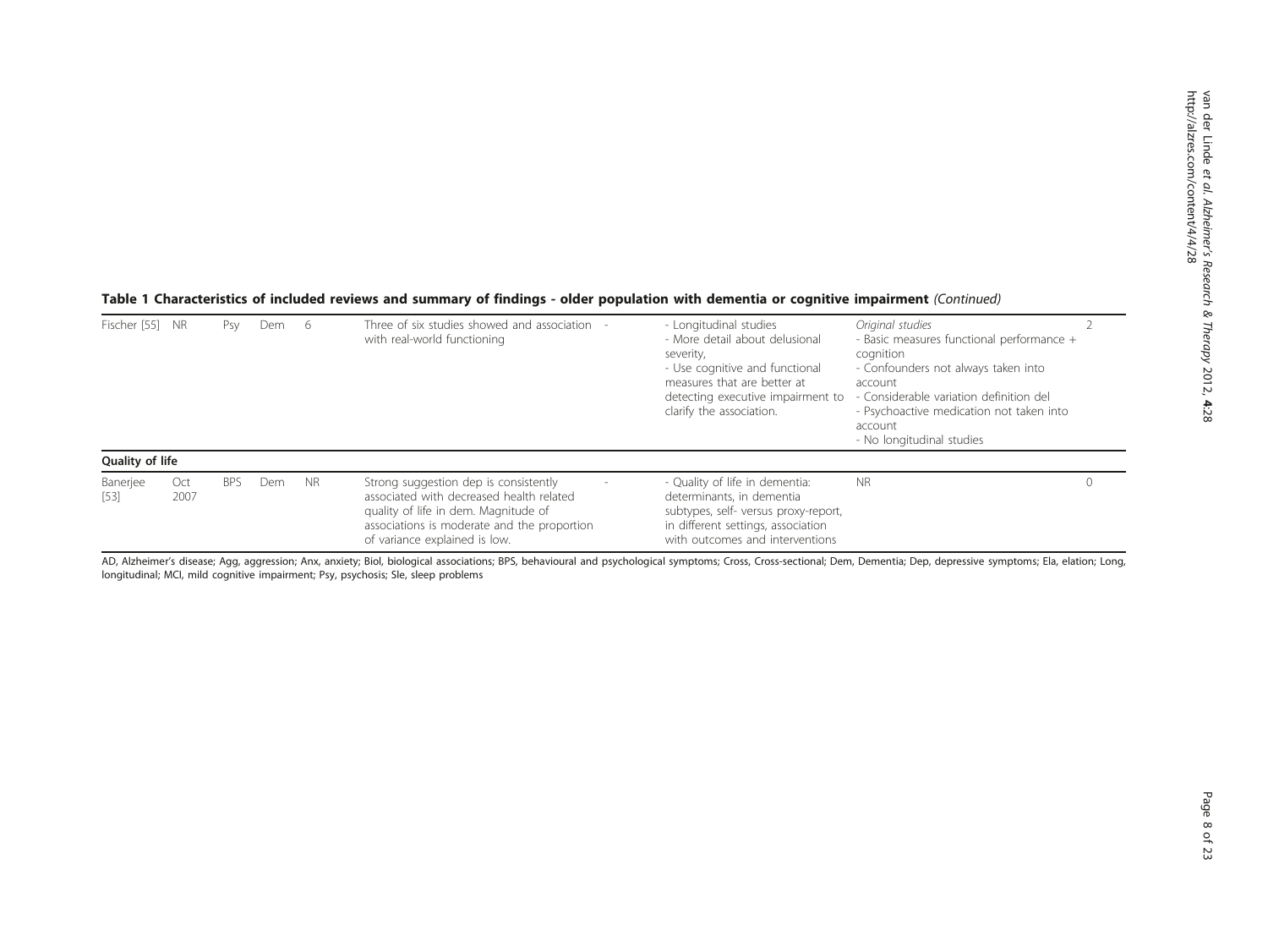<span id="page-8-0"></span>

| First<br>author              | Search<br>date | <b>BPS</b>               | Popu-<br>lation                            | N<br>reviewed | <b>Summary of results</b>                                                                                                                                                                                        | Meta-analysis                                                                           | <b>Recommendations future</b><br>research                                                                                                                                                                                                   | <b>Reported limitations</b>                                                                                                                                                                                                              | Quality        |
|------------------------------|----------------|--------------------------|--------------------------------------------|---------------|------------------------------------------------------------------------------------------------------------------------------------------------------------------------------------------------------------------|-----------------------------------------------------------------------------------------|---------------------------------------------------------------------------------------------------------------------------------------------------------------------------------------------------------------------------------------------|------------------------------------------------------------------------------------------------------------------------------------------------------------------------------------------------------------------------------------------|----------------|
| Prevalence and co-occurrence |                |                          |                                            |               |                                                                                                                                                                                                                  |                                                                                         |                                                                                                                                                                                                                                             |                                                                                                                                                                                                                                          |                |
| Seitz [23]<br>See 1A         | Mar<br>2009    | <b>BPS</b><br>Dep<br>Anx | Care home                                  | 35            | Prevalence dep symptoms in long<br>term care: 29% (14 to 82%)                                                                                                                                                    | $\sim$                                                                                  | - Developing countries<br>- Multinational studies<br>- Collaboration across<br>centres<br>- Adoption of standard<br>survey methods<br>- Effective and safe<br>interventions                                                                 | Original studies<br>- Small sample size<br>- Conducted in<br>developed countries<br>- Included relatively few<br>long term care facilities<br>- Many studies<br>conducted several years<br>ago                                           | 3              |
| Luppa [28]                   | May<br>2010    | Dep                      | Older (60+) 24                             |               | Prevalence of dep disorders ranged<br>from 4.5 to 37.4%. Pooled<br>prevalence: 17.1% (95% CI 9.7 to<br>26.1)                                                                                                     | Pooled prev major dep: 7.2% (95%CI<br>4.4 to 10.6) Dep disorders: 17.1 (9.7<br>to 26.1) | - Large scale<br>- Population-based<br>- Prospective studies<br>- Also covering oldest age<br>segments<br>- Comorbidity, cognition<br>and function<br>- Suitable depression<br>diagnostics                                                  | Original studies<br>- Methodological<br>differences in study<br>design, sampling<br>structure and study<br>quality                                                                                                                       | 5              |
| Chen [20]                    | Jun<br>1997    | Dep                      | Older (60+) 10                             |               | Prevalence dep mood: 14.8 (14.2 to<br>15.6%), higher in rural communities                                                                                                                                        | Prev dep mood: 14.8% (14.2 to 15.6)                                                     | - Similar methodology<br>- Culture-specific validated<br>instruments<br>- Risk factors and<br>understanding dep                                                                                                                             | Original studies<br>- Much variation<br>- Cultural acceptability of<br>instruments                                                                                                                                                       | $\overline{4}$ |
| Beekman<br>$[29]$            | 1996           | Dep                      | Older,<br>community<br>dwelling<br>$(55+)$ | 34            | The reported prevalence rates vary<br>enormously (0.4 to 35%). Minor dep:<br>9.8% (8.3 to 14.3) Clinical dep<br>symptoms: 13.5% (2.8 to 35%)                                                                     |                                                                                         | - Focus on those most at<br>risk and in adverse socio-<br>economic conditions<br>- Improving comparability of<br>the data                                                                                                                   | Original studies<br>- Methodological<br>differences<br>- Bias translating<br>instruments<br>Review<br>- Formal meta-analysis<br>was not considered<br>justified                                                                          | 3              |
| Meeks [30]                   | Jan<br>2010    | Dep                      | Older $(55+)$                              | 153           | Dep was generally at least two to<br>three times more prevalent than<br>major dep. Prevalence lower in<br>community settings (9.8%, 4.0 to<br>22.9) than primary care (15.1 to<br>35.9%) and LTC (4.0 to 30.5%). |                                                                                         | - Incidence<br>- Prevalence<br>- Various clinical settings,<br>- Diverse geographical areas<br>- Cultural/socioeconomic<br>groups<br>- Neurobiology<br>- Treatment<br>- Terminology of depression<br>- Associations with<br>psychopathology | Review<br>- Could not conduct a<br>meta-analysis due to<br>data heterogeneity<br>- Review did not include<br>data on early or mild<br>adulthood subthreshold<br>depression, limiting<br>extrapolation of findings<br>to other age groups | $\mathcal{P}$  |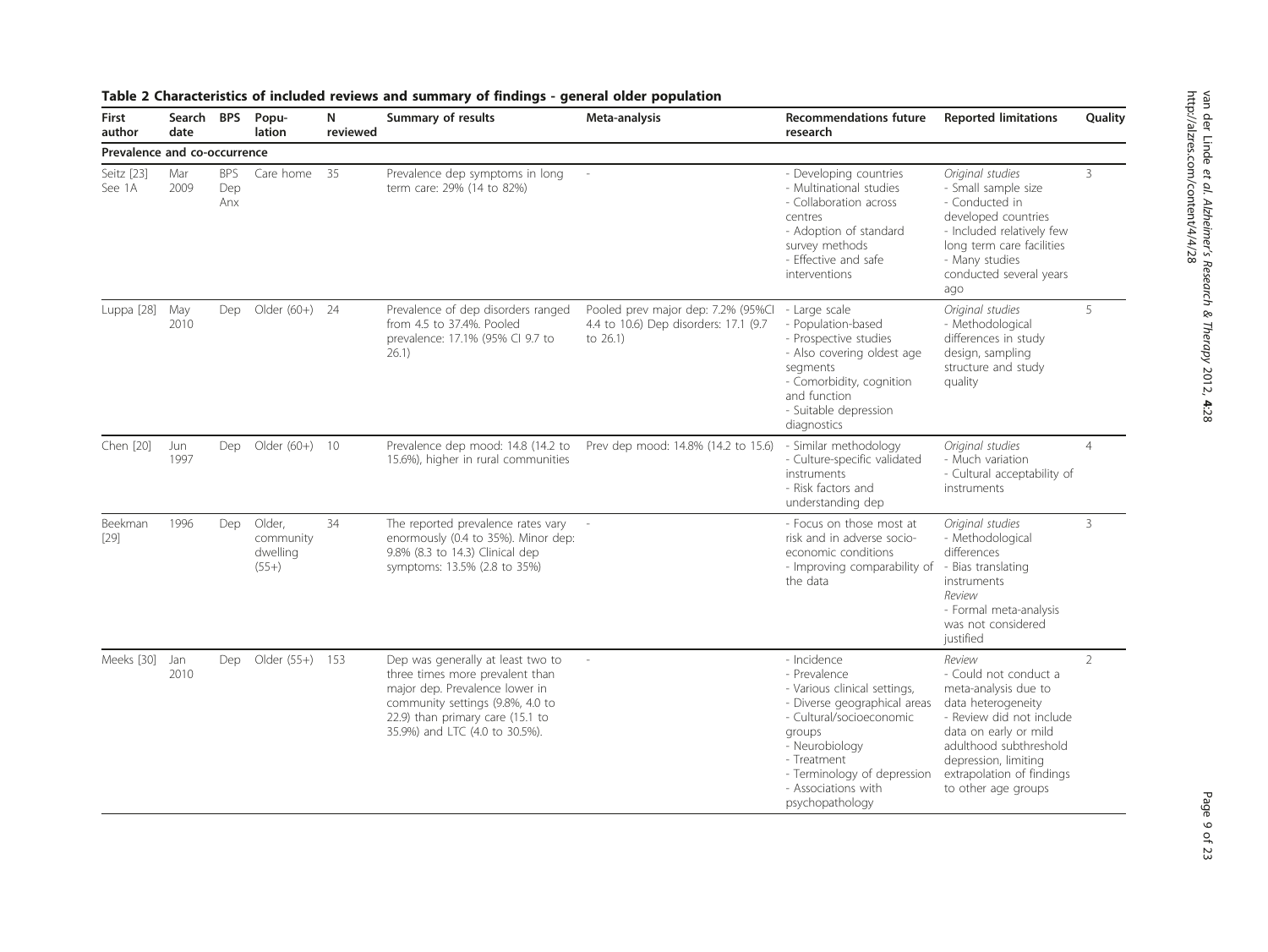| Diernes<br>$[31]$      | Sep<br>2004 | Dep | Older (65+) 122     | Prevalence clinical relevant<br>depressive symptoms: 7.2 to 49%                                                                                                                                                                                                                                                                      |                  | - Target risk factors,<br>improvement of prevention<br>and treatment of chronic<br>somatic and mental<br>illnesses, adequate social<br>support, prevention social<br>isolation<br>- Education and information<br>dep in elderly<br>- Comparability of<br>methodology<br>- Focus on nursing home<br>residence | Original studies<br>- Methodological<br>differences<br>- Rates of participation;<br>depressed elderly may<br>be particularly prone to<br>refuse research<br>invitations<br>- Subjective variations in<br>the assessment of the<br>presence or absence of a<br>diagnostic criterion<br>- Differences between<br><i>instruments</i>                                                      | $\overline{2}$ |
|------------------------|-------------|-----|---------------------|--------------------------------------------------------------------------------------------------------------------------------------------------------------------------------------------------------------------------------------------------------------------------------------------------------------------------------------|------------------|--------------------------------------------------------------------------------------------------------------------------------------------------------------------------------------------------------------------------------------------------------------------------------------------------------------|----------------------------------------------------------------------------------------------------------------------------------------------------------------------------------------------------------------------------------------------------------------------------------------------------------------------------------------------------------------------------------------|----------------|
| Alwahhabi<br>$[32]$    | 2001        | Anx | Older (55+) 119     |                                                                                                                                                                                                                                                                                                                                      |                  | See disease outcome                                                                                                                                                                                                                                                                                          | See disease outcome                                                                                                                                                                                                                                                                                                                                                                    |                |
| Course and progression |             |     |                     |                                                                                                                                                                                                                                                                                                                                      |                  |                                                                                                                                                                                                                                                                                                              |                                                                                                                                                                                                                                                                                                                                                                                        |                |
| Huang [35]             | Aug<br>2007 | Dep | Older (55+) 17      | Non-dementia cognitive impairment See summary of results<br>vs without: incidence dep: $OR = 1.5$ ,<br>95% CI 0.9 to 2.5 prevalence dep: RR<br>$= 1.1,95\%$ CI 0.6 to 2.0. Dem vs. no<br>dem: incidence $OR = 1.8$ , 85% Cl 1.2<br>to 2.9, prevalence $RR = 3.9$ , 95% CI<br>1.9 to 8.0                                              |                  | - Risk for cognitive<br>impairment for depression                                                                                                                                                                                                                                                            | Review<br>- No conclusion if dep<br>was risk factor for dem<br>- No hand-search of<br>journals and no attempt<br>to identify unpublished<br>studies. English language<br>only<br>- Heterogeneity among<br>included studies<br>- Confounding<br>comorbidity other<br>psychiatric disorders<br>- Data only gathered<br>until august 2007<br>- Only four longitudinal<br>studies included | 5              |
| Meeks [30]             | Jan<br>2010 | Dep | Older (55+) 153     | 8 to 10% of subthreshold dep<br>developed major dep per year.<br>Median remission rate to non-dep<br>status 27% after $> 1$ year.                                                                                                                                                                                                    |                  | - Longitudinal course                                                                                                                                                                                                                                                                                        | See prevalence                                                                                                                                                                                                                                                                                                                                                                         | $\overline{2}$ |
| Jorm<br>[33,36,37]     | End<br>2000 | Dep | Dem/Older 11, 15, 2 | 1991: history of dep (late onset<br>cases) associated with AD (late<br>onset). 2000: Dep increased risk of<br>dem in case control, 95% CI 1.2 to<br>3.5 and prospective studies, 95% CI<br>1.1 to 3.2.; 2001: Update 2000: case<br>control studies: $RR = 2.0$ , 95% CI 1.2<br>to 3.5, prospective studies 1.9, 95%<br>CI 1.1 to 3.2 | Too many results | 1991:<br>- Prospective studies<br>- History of psychiatric<br>disorders other than dep<br>and psychiatric treatments<br>2000/2001:<br>- Large sample size<br>- Mechanisms association<br>dep and dem                                                                                                         | Review<br>1991<br>- The pooled analyses<br>cover only a small<br>number of exposures<br>from the domain of<br>psychiatric history                                                                                                                                                                                                                                                      | $\circ$        |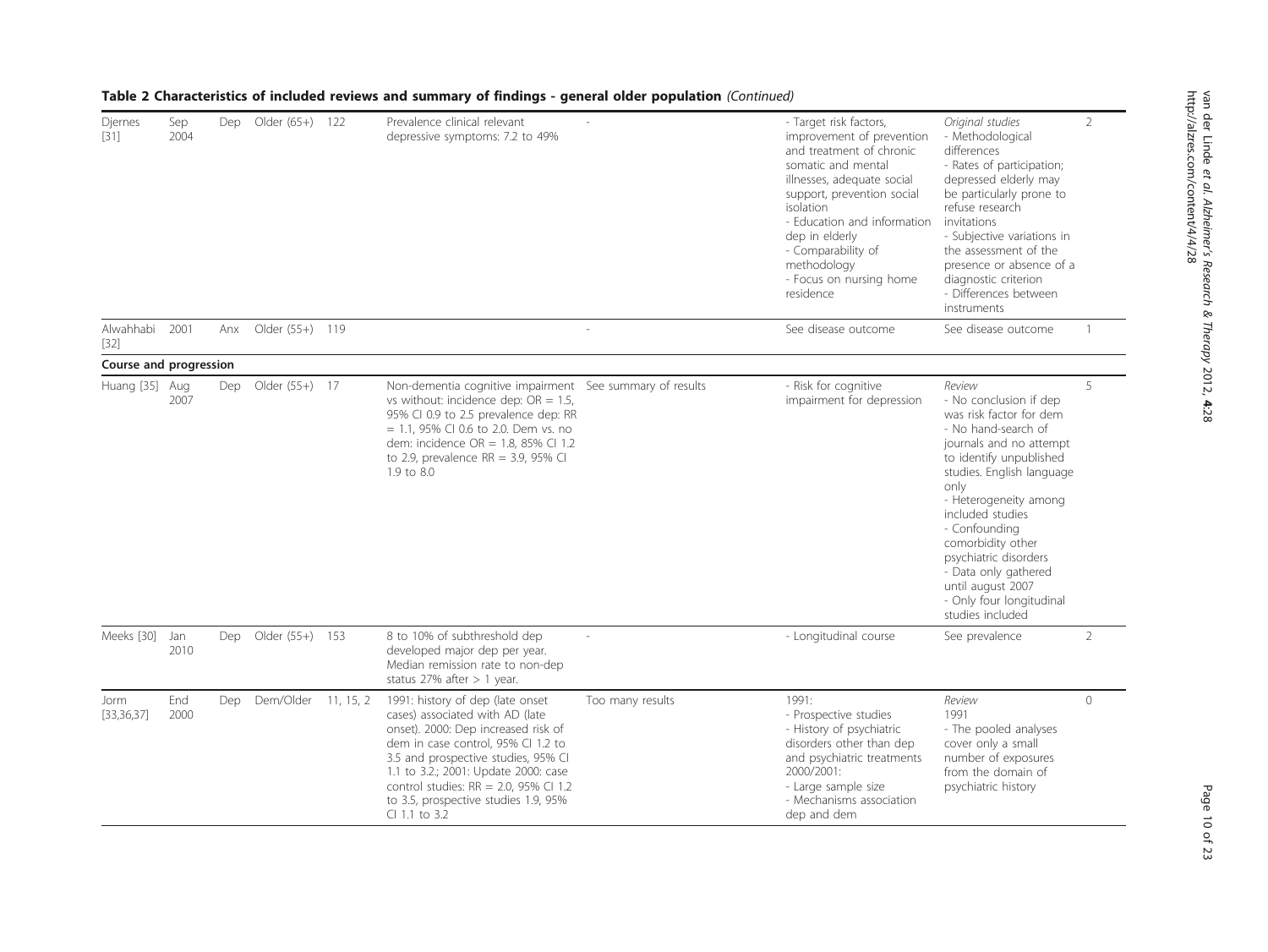| Table 2 Characteristics of included reviews and summary of findings - general older population (Continued) |  |  |  |  |
|------------------------------------------------------------------------------------------------------------|--|--|--|--|
|------------------------------------------------------------------------------------------------------------|--|--|--|--|

| Ohayon<br>$[38]$  | 2003        | Sle | Adult<br>("healthy or<br>normal") | 65  | Total sleep time, sleep efficiency,<br>percentage of slow-wave sleep,<br>percentage of REM sleep and REM<br>latency all significantly decreased<br>sleep, waking after sleep duration<br>and the percentage of stage 1 and<br>2 sleep increase with age, but only<br>sleep efficiency continued to<br>significantly decrease after 60 yr. | Age - sleep: TST: $r = -0.76$ $P <$<br>0.0001 Sleep efficiency: $r = -0.82$ , %<br>SWS: $r = -0.56\%$ REM: $r = 0.16$ Sleep<br>latency: $r = 0.16\%$ stage 1 sleep: $r =$<br>with age. Sleep latency, waking after 0.16% stage 2 sleep: $r = 0.34$ WASO:<br>$r = 0.75$ All $P < 0.0001$ | - Strict screening methods<br>- Effect of race<br>- Take into account subjects'<br>habitual sleep schedules as<br>well as whether PSG<br>recording occurs on<br>weekday or weekend night | Original studies<br>- No information given in<br>relation with the<br>presence or absence of<br>sex differences, no<br>information about race<br>composition<br>- Several studies did not<br>include middle-aged<br>subjects<br>Review<br>- Limited to peer-<br>reviewed studies                                                                                                                       | 3              |
|-------------------|-------------|-----|-----------------------------------|-----|-------------------------------------------------------------------------------------------------------------------------------------------------------------------------------------------------------------------------------------------------------------------------------------------------------------------------------------------|-----------------------------------------------------------------------------------------------------------------------------------------------------------------------------------------------------------------------------------------------------------------------------------------|------------------------------------------------------------------------------------------------------------------------------------------------------------------------------------------|--------------------------------------------------------------------------------------------------------------------------------------------------------------------------------------------------------------------------------------------------------------------------------------------------------------------------------------------------------------------------------------------------------|----------------|
| Floyd [39]        | 2002        | Sle | Adult<br>("healthy or<br>normal") | 244 | Age and REM%: essentially linear,<br>decreasing 0.6% per decade but<br>ceased during mid-70s followed by<br>small increase 75 to 85                                                                                                                                                                                                       | Age - REM%: $r = -0.17$                                                                                                                                                                                                                                                                 | - REM sleep in women<br>- More data in old-old<br>population                                                                                                                             | Review<br>- Studies did not screen<br>for psychoactive<br>substance use, dep and<br>sleep apnea, few studies<br>of women<br>- Univariate approach<br>- Publication bias                                                                                                                                                                                                                                | $\overline{2}$ |
| Floyd [40]        | 1996        | Sle | Adult                             | 41  | Night-time sleep amount and the<br>ability to initiate sleep decreased<br>with age. Larger age-related<br>changes when sleep variables were<br>measured by polysomnography<br>rather than self-report.                                                                                                                                    | Age - sleep, effect size: Sleep<br>latency: 0.19 (0.14 to 0.24) WASO<br>frequency: 0.38 (0.34 to 0.42) WASO<br>duration: 0.74 (0.71 to -0.77) Night<br>time sleep amount: -0.33 (-0.37 to<br>$-0.28$ )                                                                                  | - Controlling for health<br>moderators (carefully<br>assessed for levels of<br>depression, sleep apnea and<br>use of psychoactive<br>substances)<br>- Study women                        | Original studies<br>- Inclusion or exclusion<br>of certain covariates may<br>have influenced which<br>predictors emerged as<br>significant<br>- Very few of the studies<br>examined the effects of<br>collinearity, moderation<br>or mediation among<br>critical predictor variables<br>- Range of quality scores<br>Review<br>- Heterogeneity made<br>the estimation of pooled<br>effects impractical | $\mathbf{1}$   |
| <b>Biological</b> |             |     |                                   |     |                                                                                                                                                                                                                                                                                                                                           |                                                                                                                                                                                                                                                                                         |                                                                                                                                                                                          |                                                                                                                                                                                                                                                                                                                                                                                                        |                |
| Huang [43]        | Aug<br>2007 | Dep | Older $(55+)$                     | 28  | Significant OR and RR for increased<br>dep in old age: stroke, loss of<br>hearing, loss of vision, cardiac<br>disease or chronic lung disease had<br>a. Significant OR but un-significant<br>RR: arthritis, hypertension and<br>diabetes. Both OR and RR not<br>significant: gastro-intestinal disease                                    | Too many results                                                                                                                                                                                                                                                                        |                                                                                                                                                                                          | Review<br>- Not hand-search<br>journals, not identify<br>unpublished studies,<br>three databases, only<br>English language<br>- Risk factors dep might<br>be differently related to<br>the onset, chronicity and<br>recurrence but not<br>differentiated<br>- Recent life event not<br>taken into account<br>- Heterogeneity in results                                                                | 5              |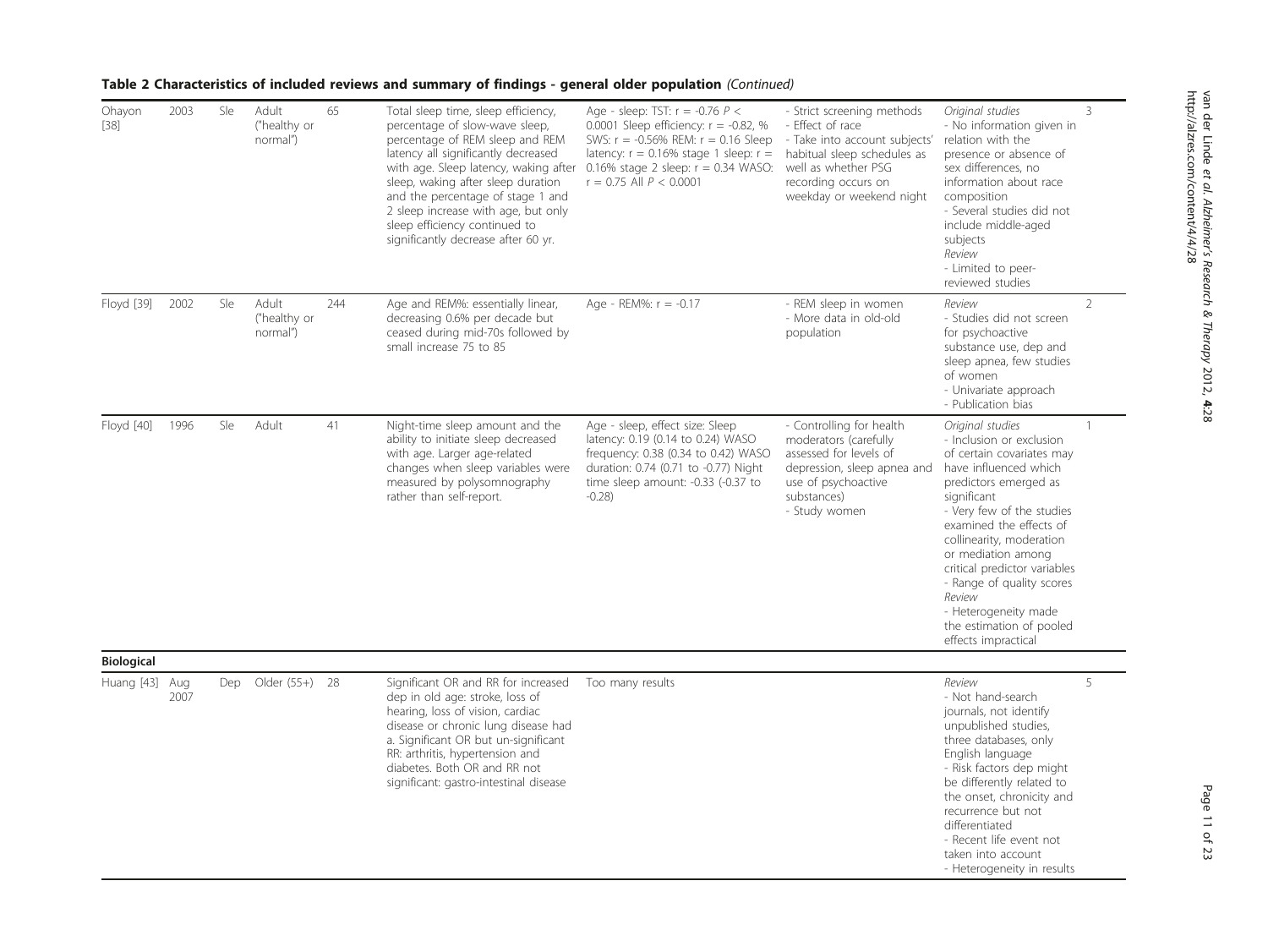| Huang [44] Aug    | 2007        | Dep | Older (55+) 31 |           | Chronic disease - dep: $RR = 1.5$ , 95% Chronic disease - dep: $RR = 1.5$ (1.2)<br>CI 1.2 to 2.0. poor SRH - dep: $RR =$<br>2.4, 95% Cl 1.9 to 3.0.                                                            | to 2.0) SRH - dep: $RR = 2.4$ (1.9 to<br>3.0                                                                                                         |                                                                                                                                               | Review<br>- Not hand-search<br>journals, no attempt to<br>identify unpublished<br>studies, three databases,<br>only English<br>- Heterogeneity in results                                                                                                                                 | 5              |
|-------------------|-------------|-----|----------------|-----------|----------------------------------------------------------------------------------------------------------------------------------------------------------------------------------------------------------------|------------------------------------------------------------------------------------------------------------------------------------------------------|-----------------------------------------------------------------------------------------------------------------------------------------------|-------------------------------------------------------------------------------------------------------------------------------------------------------------------------------------------------------------------------------------------------------------------------------------------|----------------|
| Almeida<br>$[45]$ |             | Dep | Older (70+) 17 |           | High tHcy increased risk of dep: OR<br>$= 1.7,95\%$ CI 1.4 to 21 TT vs. CC<br>carriers: $OR = 1.2$ , 95% Cl 1.0 to 1.5                                                                                         | High tHcy - dep: $OR = 1.7$ (1.4 to<br>2.1)<br>MTHFR C677T - dep: TT vs CC: OR $=$<br>1.2 (1.0 to 1.5) CT vs CC: OR = 1.1<br>$(0.9 \text{ to } 1.2)$ | - Sufficiently powered<br>randomised trials                                                                                                   | Original studies<br>- Small sample size (trials)<br>- Reverse causality<br>(observation studies)<br>- Inconsistent definition<br>phenotype,<br>misclassification bias<br>(genetic studies)<br>- Lack of reliable<br>information on ethnicity<br>Review<br>- Meta-analysis lacked<br>power | $\overline{4}$ |
| Stetler [46]      | May<br>2009 | Dep | Adult          | 414       | Dep vs no dep: Cortisol $d = 0.6$<br>(95% CI 0.5 to 0.7)<br>Adrenocorticotropic-releasing<br>hormone $d = 0.28$ (95% CI 0.2 to<br>0.4) Corticotropin-releasing hormone<br>$d = 0.02$ (95% CI -0.5 to 0.5)      | Too many results                                                                                                                                     | - Bioinformatic technologies<br>- Larger sample size<br>- Longitudinal                                                                        | Original studies<br>- High degree of<br>heterogeneity<br>- Publication bias<br>possible<br>- Based on cross-<br>sectional studies<br>- Arbitrary criteria for<br>minimal methodological<br>quality<br>- Most of the included<br>studies were<br>underpowered                              | $\overline{3}$ |
| Kuo [47]          | Sep<br>2004 | Dep | Adult          | 19        | High concentrations C-reactive<br>protein predictive of cognitive<br>decline and dem. Relations to dep<br>cross and not consistent.                                                                            |                                                                                                                                                      | - Prospective study c-<br>reactive protein-dep<br>- Intervention studies to<br>lower c-reactive protein and<br>improved outcomes              | <b>NR</b>                                                                                                                                                                                                                                                                                 | $\overline{3}$ |
| Kuo [41]          | Mar<br>2004 | Dep | Older (55+) NR |           | Growing evidence of association<br>hyper-homocysteinemia and<br>cognitive impairment, dem and dep.<br>Proposed mechanisms include<br>angiotoxicity, neurotoxicity, and<br>inhibition of collagen cross-linking |                                                                                                                                                      | - Role of homocysteine in<br>prevention<br>- Prospective studies<br>association with dep<br>- Adequate adjustment for<br>possible confounders | <b>NR</b>                                                                                                                                                                                                                                                                                 | $\overline{3}$ |
| Camus [48] Jun    | 2003        | Dep | Older          | <b>NR</b> | Potential ways association dep -<br>vascular disease: 1 direct influence<br>vascular disease. 2 direct influence<br>dep, 3 common causes                                                                       |                                                                                                                                                      | - Pathophysiological and<br>genetic background of<br>vascular depression                                                                      | <b>NR</b>                                                                                                                                                                                                                                                                                 | $\overline{1}$ |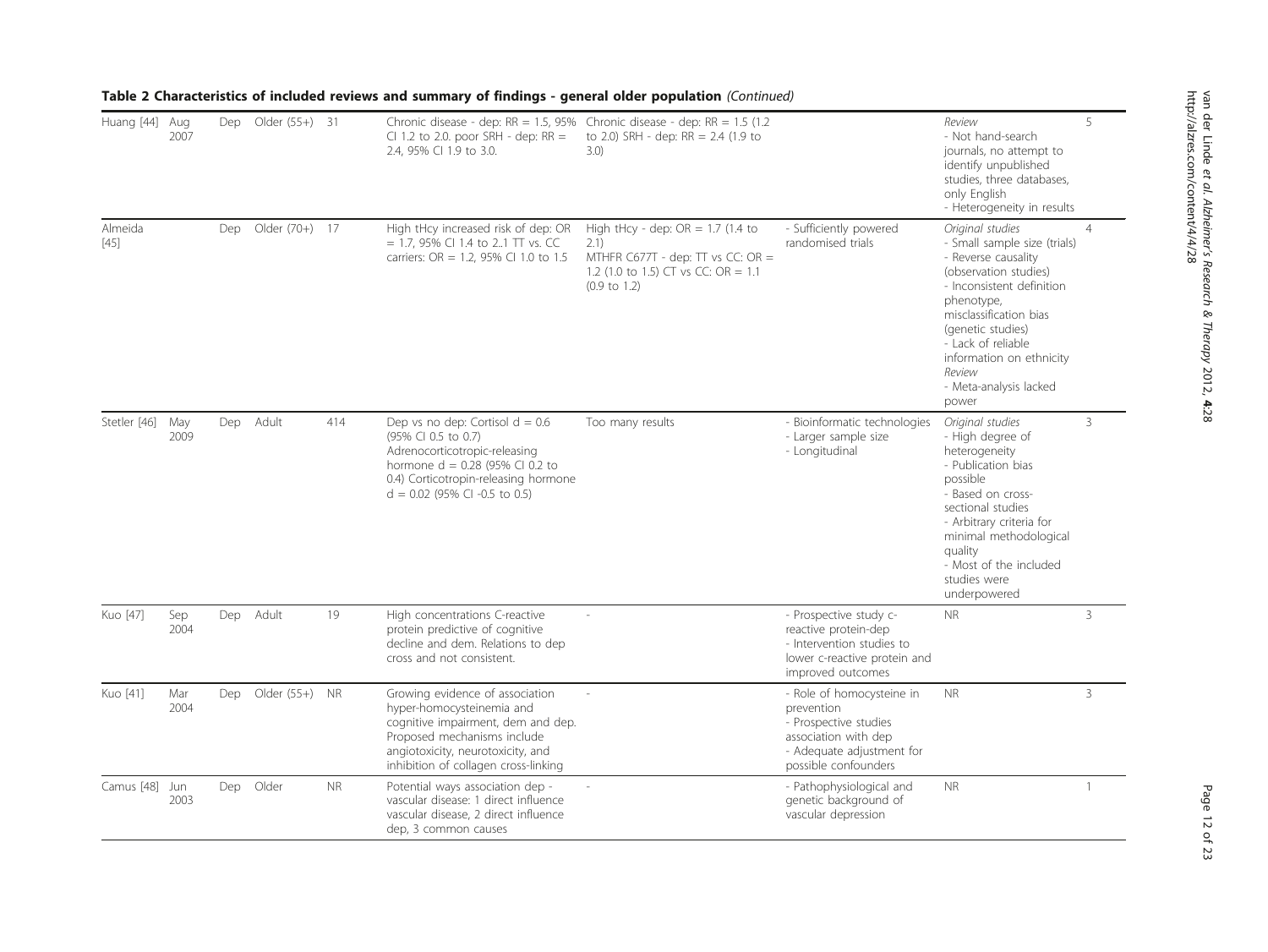| Vink [49]           | Dec<br>2005 | Anx<br>Dep | Older (50+) 80     |     | Risk factors anx and dep showed<br>many similarities but some<br>differences were found. Biological<br>factors may be more important in<br>predicting dep, and a differential<br>effect of social factors on dep and<br>anx was found.                      |                                                                                                                                                                     | - Intervention (whether<br>manipulation of risk factors<br>reduces the onset of anx/<br>dep)<br>- Clearer understanding of<br>etiological factors<br>differentiating anx and dep | Review<br>- Heterogeneity between<br>studies, no meta-analysis<br>- Only main effects of<br>risk factors on anx and<br>dep<br>- Heterogeneity limits<br>comparison across<br>studies<br>- Risk factors that have<br>not yet been studied<br>- No distinction made<br>between different anx<br>disorders                                                                                                                                                                                                            | $\overline{1}$ |
|---------------------|-------------|------------|--------------------|-----|-------------------------------------------------------------------------------------------------------------------------------------------------------------------------------------------------------------------------------------------------------------|---------------------------------------------------------------------------------------------------------------------------------------------------------------------|----------------------------------------------------------------------------------------------------------------------------------------------------------------------------------|--------------------------------------------------------------------------------------------------------------------------------------------------------------------------------------------------------------------------------------------------------------------------------------------------------------------------------------------------------------------------------------------------------------------------------------------------------------------------------------------------------------------|----------------|
| <b>Risk factors</b> |             |            |                    |     |                                                                                                                                                                                                                                                             |                                                                                                                                                                     |                                                                                                                                                                                  |                                                                                                                                                                                                                                                                                                                                                                                                                                                                                                                    |                |
| Chen [20]           | Jun<br>1997 | Dep        | Older (60+) 10     |     | The patterns of risk factors were<br>similar to those in western countries                                                                                                                                                                                  | See prevalence                                                                                                                                                      | See prevalence                                                                                                                                                                   | See prevalence                                                                                                                                                                                                                                                                                                                                                                                                                                                                                                     | $\overline{4}$ |
| Meeks [30]          | Jan<br>2010 | Dep        | Older (55+)        | 153 | Risk factors: female, medical burden, -<br>disability and low social support;<br>neurological illnesses (Parkinson's<br>disease, stroke, AD)                                                                                                                |                                                                                                                                                                     | - While some risk factors are See prevalence<br>well established, others<br>remain to be identified.                                                                             |                                                                                                                                                                                                                                                                                                                                                                                                                                                                                                                    | $\overline{2}$ |
| Djernes<br>$[31]$   | Sep<br>2004 | Dep        | Older (65+) 122    |     | Risk factors: female, somatic illness,<br>cognitive and functional<br>impairment, lack of social contacts,<br>history of dep                                                                                                                                |                                                                                                                                                                     | See prevalence                                                                                                                                                                   | See prevalence                                                                                                                                                                                                                                                                                                                                                                                                                                                                                                     | $\overline{2}$ |
| Cole [50]           | 2001        |            | Dep Older (50+) 20 |     | Risk factors, Qualitative: disability,<br>new medical illness, poor health<br>status, prior depression, poor self-<br>perceived health, and bereavement.<br>Quantitative: bereavement, sleep<br>disturbance, disability, prior<br>depression, female gender | 13 risk factors investigated. OR<br>ranged from 1.0 to 3.3, significant<br>risk factors: bereavement, sleep<br>disturbance, disability, prior dep,<br>female gender | - Intervention                                                                                                                                                                   | Original studies<br>- Follow-up incomplete<br>in most studies<br>- Differences in the<br>length of follow-up<br>- Differences in<br>definitions risk factors<br>and adjustment<br>- Many potential risk<br>factors not studied<br>adequately<br>- Cumulative effect of<br>multiple risk factors not<br>studied<br>- Heterogeneity in the<br>results<br>Review<br>- Search by one author<br>only<br>- Only English or French<br>literature<br>- Did not assess<br>publication bias<br>- Abstracted by one<br>author | $\overline{2}$ |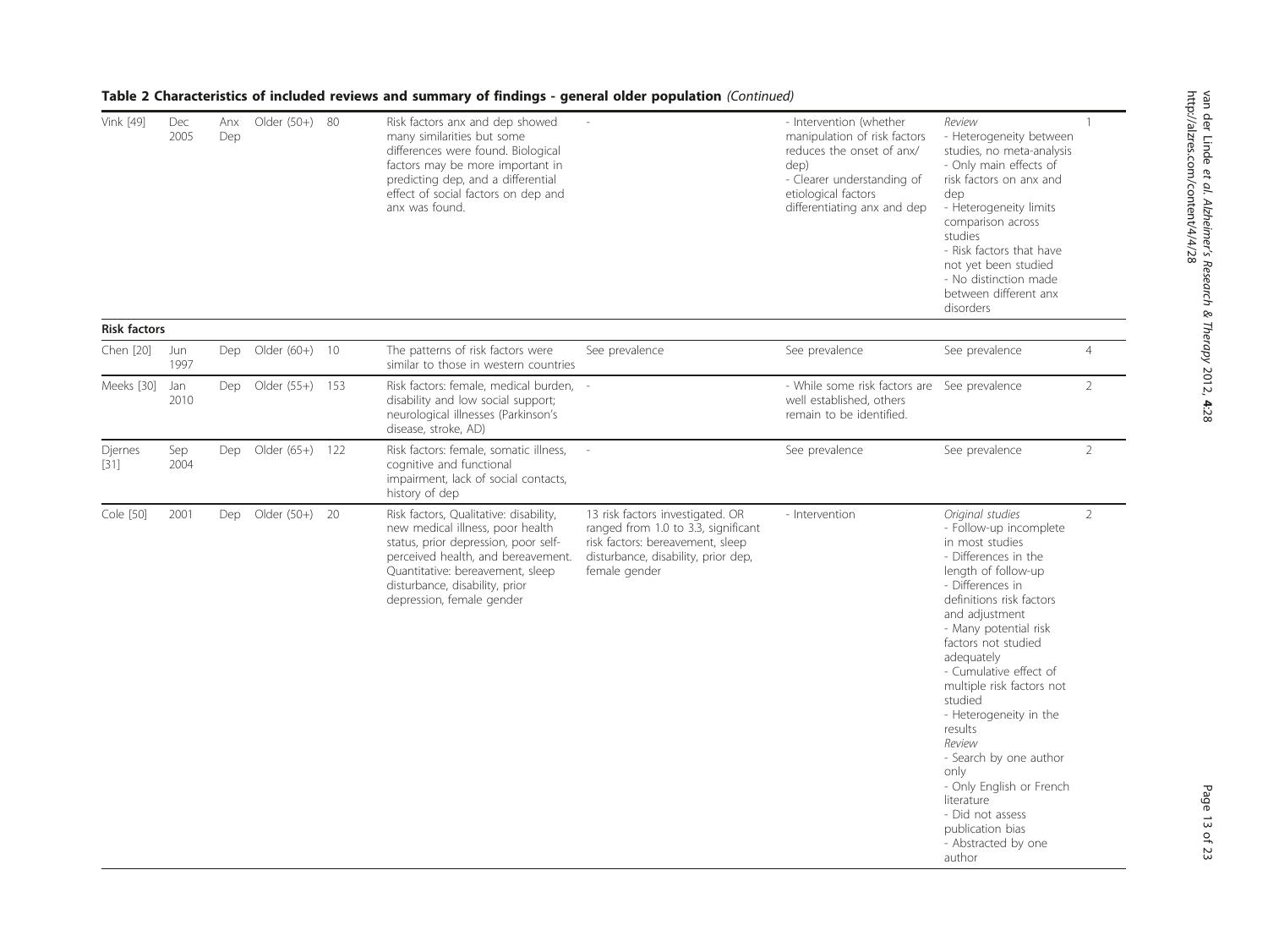| Vink [49]           | Dec<br>2005 | Anx,<br>Dep | Older (50+)   | - 80  | Risk factors both anx and dep:<br>$\overline{\phantom{a}}$<br>personality, coping strategies,<br>previous psychopathology, social<br>network, stressful life events, female.<br>Dep: smaller network size, being<br>unmarried. | See biological                                                                                     | See biological                                                                       |  |
|---------------------|-------------|-------------|---------------|-------|--------------------------------------------------------------------------------------------------------------------------------------------------------------------------------------------------------------------------------|----------------------------------------------------------------------------------------------------|--------------------------------------------------------------------------------------|--|
| Disease outcome     |             |             |               |       |                                                                                                                                                                                                                                |                                                                                                    |                                                                                      |  |
| Meeks [30]          | Jan<br>2010 | Dep         | Older (55+)   | - 153 | Consequences: disability, greater<br>$\overline{\phantom{a}}$<br>healthcare utilisation, increase<br>suicide ideation                                                                                                          | - More sophisticated health<br>economic studies                                                    | See prevalence                                                                       |  |
| Alwahhabi<br>$[32]$ | 2001        | Anx         | Older $(55+)$ | 119   | Limitations: understanding<br>expression anx, variable definitions<br>elderly, diagnostic instruments. Anx<br>in elderly potential for negative<br>consequences independent of<br>comorbidity major dep.                       | - Definition of elderly<br>- Symptom definition and<br>diagnostic instruments<br>- Clinical trials | Original studies<br>- No common definition<br>of the lower limit of<br>geriatric age |  |

AD, Alzheimer's disease; Agg, aggression; Anx, anxiety; BPS, behavioural and psychological symptoms; Cross, Cross-sectional; Dem, Dementia; Dep, depressive symptoms; Ela, elation; Long, longitudinal; MCI, mild cognitive impairment; Prev, prevalence; Psy, psychosis; Sle, sleep problems; SRH, self-rated health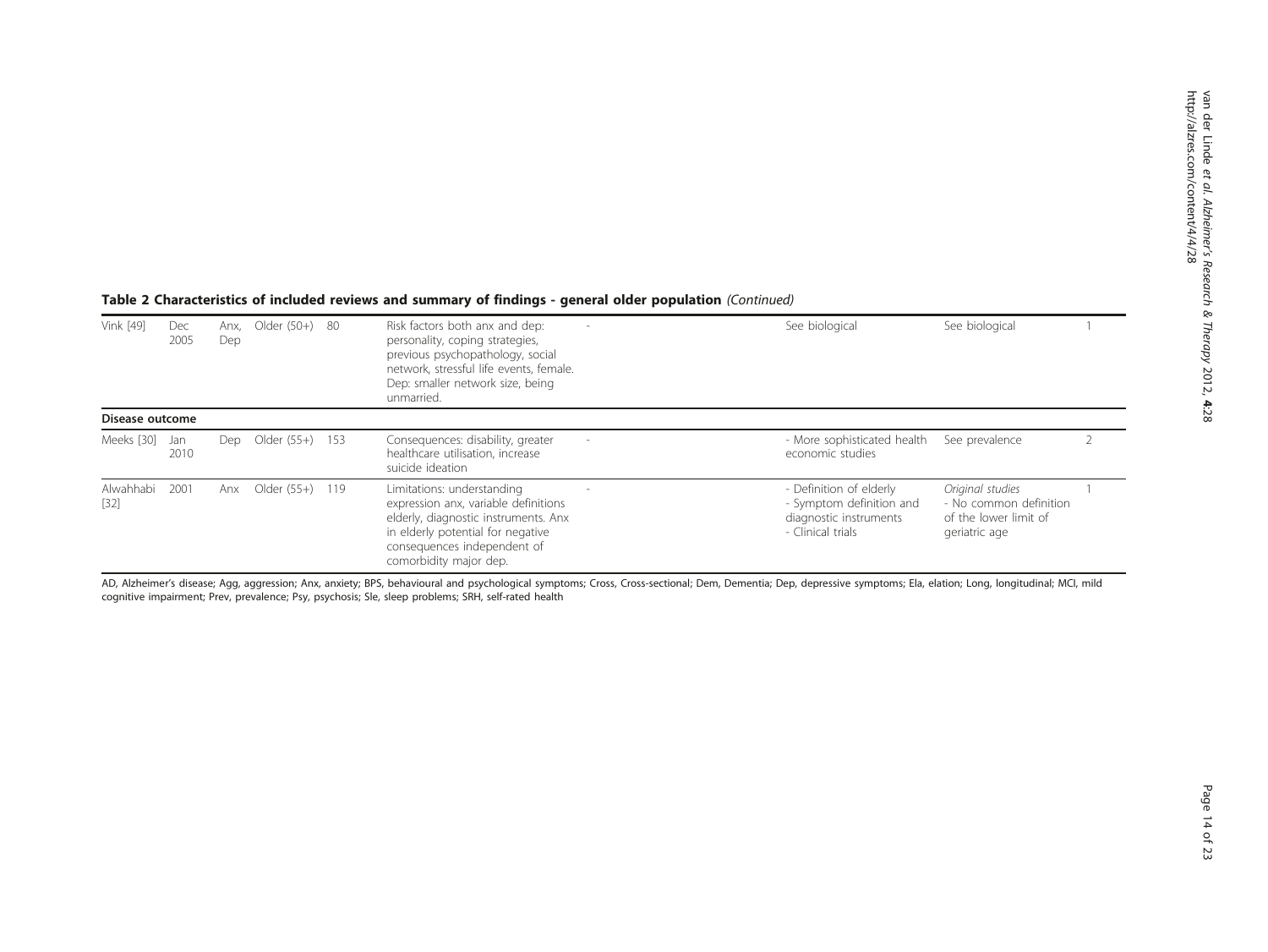| Author               | 1 A priori<br>design | $\overline{2}$<br>Duplicate Search | 3               | 4<br>Publication<br>status | 5 List of<br>studies | 6<br><b>Characteristics</b><br>studies | 7 Scientific<br>quality reported | 8<br>Conclusions methods | 9 Combination  | 10<br>Publication<br>bias | 11 Conflict of Score Quality<br>interest |                |          |
|----------------------|----------------------|------------------------------------|-----------------|----------------------------|----------------------|----------------------------------------|----------------------------------|--------------------------|----------------|---------------------------|------------------------------------------|----------------|----------|
| Almeida<br>$[45]$    | Can't<br>answer      | Can't<br>answer                    | No              | No                         | No                   | Yes                                    | Yes                              | No                       | Yes            | Yes                       | No                                       | $\overline{4}$ | Low      |
| Alwahhabi<br>$[32]$  | Can't<br>answer      | Can't<br>answer                    | No              | No                         | No                   | No                                     | Yes                              | No                       | Not applicable | No                        | No                                       | 1              | Low      |
| Apostolova<br>$[22]$ | Can't<br>answer      | Can't<br>answer                    | No              | No                         | No                   | Yes                                    | Yes                              | Yes                      | Not applicable | No                        | No                                       | 3              | Low      |
| Banerjee<br>$[53]$   | Can't<br>answer      | Can't<br>answer                    | Can't<br>answer | No                         | No                   | No                                     | No                               | No                       | Not applicable | No                        | No                                       | $\mathsf{O}$   | Low      |
| Beekman<br>$[29]$    | Can't<br>answer      | Can't<br>answer                    | No              | Can't answer               | No                   | Yes                                    | Yes                              | Yes                      | Not applicable | No                        | No                                       | 3              | Low      |
| Black [52]           | Can't<br>answer      | Can't<br>answer                    | Can't<br>answer | No                         | No                   | Yes                                    | Yes                              | Yes                      | <b>No</b>      | No                        | No                                       | 3              | Low      |
| Camus [48]           | No                   | Yes                                | No              | No                         | No                   | $\rm No$                               | No                               | No                       | Not applicable | No                        | No                                       | $\mathbf{1}$   | Low      |
| Chen [20]            | No                   | Can't<br>answer                    | No              | Yes                        | No I                 | Yes                                    | No                               | Yes                      | Yes            | No                        | No                                       | $\overline{4}$ | Low      |
| Cole [50]            | Can't<br>answer      | No                                 | Can't<br>answer | No                         | No                   | Yes                                    | Yes                              | No                       | No             | No                        | No                                       | $\overline{2}$ | Low      |
| Djernes [31] Can't   | answer               | Can't<br>answer                    | Can't<br>answer | Can't answer               | No.                  | Yes                                    | Yes                              | No                       | Not applicable | No                        | No                                       | $\overline{2}$ | Low      |
| Fischer [55]         | Can't<br>answer      | Can't<br>answer                    | Can't<br>answer | No                         | No                   | Yes                                    | No                               | Yes                      | Not applicable | No                        | No                                       | $\overline{2}$ | Low      |
| Flirski [42]         | Can't<br>answer      | Can't<br>answer                    | No              | Can't answer               | No                   | No                                     | No                               | No                       | Not applicable | No                        | No                                       | 0              | Low      |
| Floyd [40]           | Can't<br>answer      | Can't<br>answer                    | Can't<br>answer | No                         | No                   | No                                     | No                               | No                       | Yes            | No                        | No                                       | $\mathbf{1}$   | Low      |
| Floyd [39]           | Can't<br>answer      | Yes                                | Can't<br>answer | Yes                        | No                   | No                                     | No                               | No                       | No             | No                        | No                                       | $\overline{2}$ | Low      |
| Gaugler<br>$[51]$    | Can't<br>answer      | Yes                                | Can't<br>answer | Yes                        | No                   | Yes                                    | Yes                              | Yes                      | Not applicable | <b>No</b>                 | No                                       | 5              | Moderate |
| Huang [35]           | Can't<br>answer      | Yes                                | Can't<br>answer | Can't answer               | No                   | Yes                                    | Yes                              | No                       | Yes            | Yes                       | No                                       | 5              | Moderate |
| Huang [43]           | Can't<br>answer      | Yes                                | Can't<br>answer | Can't answer               | No                   | Yes                                    | Yes                              | No                       | Yes            | Yes                       | No                                       | 5              | Moderate |
| Huang [44]           | Can't<br>answer      | Yes                                | Can't<br>answer | No                         | No                   | Yes                                    | Yes                              | No                       | Yes            | Yes                       | No                                       | 5              | Moderate |
| Jorm<br>[33, 36, 37] | No                   | Can't<br>answer                    | Can't<br>answer | Can't answer               | No                   | No                                     | No                               | No                       | No             | No                        | No                                       | $\circ$        | Low      |
| Kuo [47]             | Can't<br>answer      | Yes                                | No              | No                         | No                   | Yes                                    | No                               | Yes                      | Not applicable | No                        | No                                       | 3              | Low      |
| Kuo [41]             | Can't<br>answer      | Can't<br>answer                    | No              | <b>No</b>                  | No I                 | Yes                                    | No                               | Yes                      | Not applicable | <b>No</b>                 | No                                       | 3              | Low      |

<span id="page-14-0"></span>Table 3 Methodological quality of systematic reviews assessed with the AMSTAR measurement tool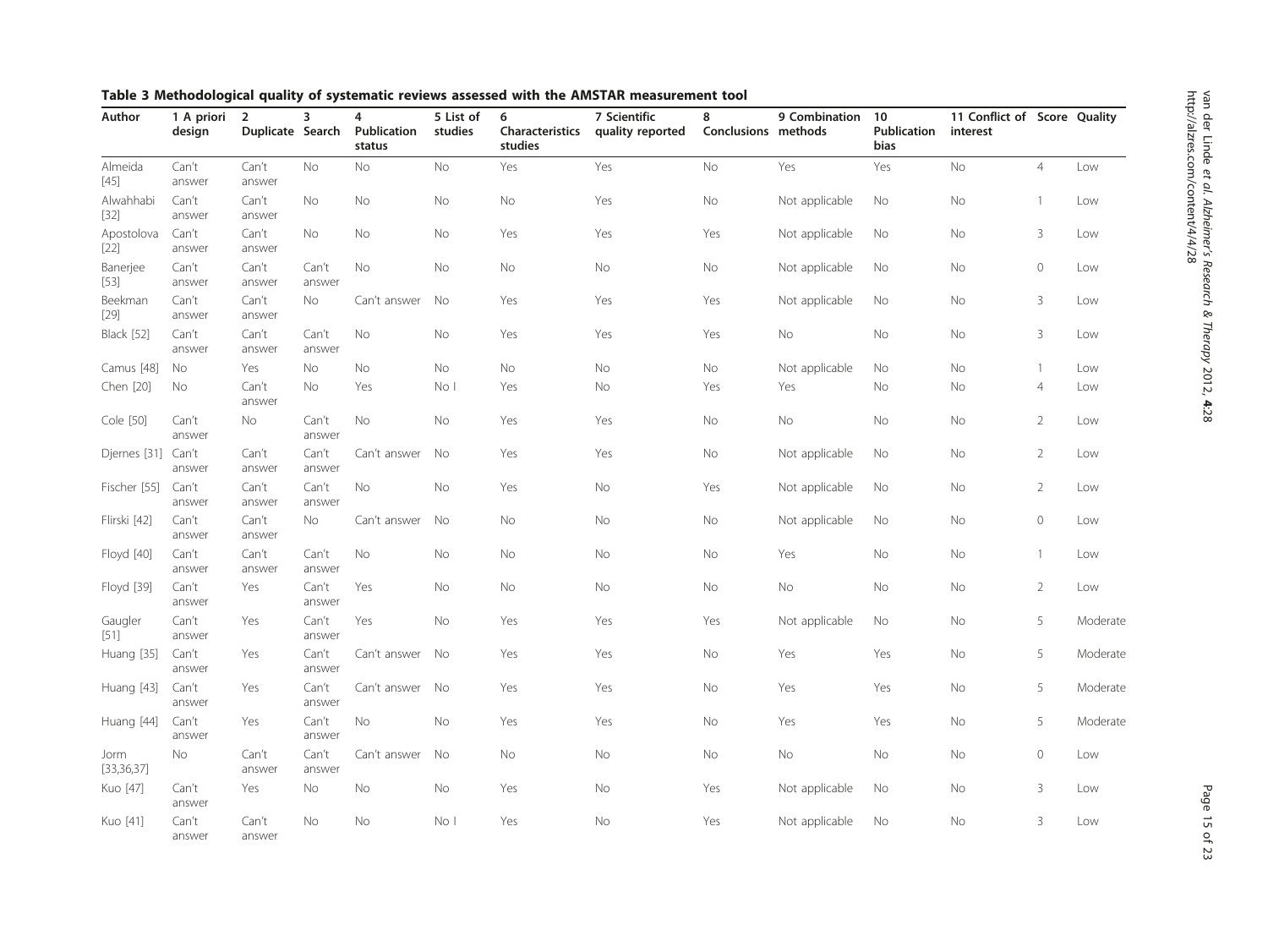| Lee [54]            | Can't<br>answer | Can't<br>answer | No              | No           | No | Yes | No  | No  | Not applicable | No  | No |                | Low      |
|---------------------|-----------------|-----------------|-----------------|--------------|----|-----|-----|-----|----------------|-----|----|----------------|----------|
| Luppa [28]          | Can't<br>answer | No.             | Can't<br>answer | No           | No | Yes | Yes | Yes | Yes            | Yes | No | 5              | Moderate |
| Meeks [30]          | Can't<br>answer | Can't<br>answer | No              | No           | No | Yes | No  | Yes | Not applicable | No  | No | $\overline{2}$ | Low      |
| Monastero<br>$[21]$ | Can't<br>answer | Yes             | No              | No           | No | Yes | Yes | Yes | Not applicable | No  | No | $\overline{4}$ | Low      |
| Ohayon<br>$[38]$    | Can't<br>answer | Can't<br>answer | Can't<br>answer | No           | No | Yes | Yes | Yes | No             | No  | No | 3              | Low      |
| Ropacki<br>[27]     | Can't<br>answer | Can't<br>answer | Can't<br>answer | No           | No | Yes | No  | No  | Not applicable | No  | No |                | Low      |
| Seitz [23]          | Can't<br>answer | Yes             | Can't<br>answer | Can't answer | No | Yes | No  | Yes | Not applicable | No  | No | 3              | Low      |
| Shub [25]           | Can't<br>answer | Can't<br>answer | No              | <b>No</b>    | No | Yes | Yes | Yes | Not applicable | No  | No | 3              | Moderate |
| Stetler [46]        | Can't<br>answer | No              | No              | <b>No</b>    | No | Yes | No  | Yes | No             | No  | No | 3              | Low      |
| Verkaik [34]        | Yes             | Yes             | Can't<br>answer | No           | No | Yes | Yes | Yes | Not applicable | No  | No | 5              | Moderate |
| Vink [49]           | Can't<br>answer | Can't<br>answer | Can't<br>answer | <b>No</b>    | No | Yes | No  | No  | Not applicable | No  | No |                | Low      |
| Wragg [26]          | Can't<br>answer | Can't<br>answer | <b>No</b>       | No           | No | Yes | No  | Yes | Not applicable | No  | No | $\overline{2}$ | Low      |
| Zuidema<br>$[24]$   | Can't<br>answer | Can't<br>answer | No              | Can't answer | No | Yes | No  | No  | Not applicable | No  | No | $\overline{2}$ | Low      |

Table 3 Methodological quality of systematic reviews assessed with the AMSTAR measurement tool (Continued)

Response options: yes, no, can't answer, not applicable.

Full questions: A priori design: Was an "a priori" design provided? Duplicate: Was there duplicate study selection and data extraction? Search: Was a comprehensive literature search performed? Publication status: Was the status of publication (that is, grey literature) used as an inclusion criterion? List of studies: Was a list of studies (included and excluded) provided? Characteristics studies: Were the characteristics of the included studies provided? Scientific quality reported: Was the scientific quality of the included studies assessed and documented? Conclusion: Was the scientific quality of the included studies used appropriately in formulating conclusions? Combination methods: Were the methods used to combine the findings of studies appropriate? Publication bias: Was the likelihood of publication bias assessed? Conflict of interest: Was the conflict of interest stated? Score: The maximum AMSTAR score a review can receive is 11 (11 for meta-analyses and 10 for systematic reviews) Quality: Scores of 0 to 4 indicated low quality, 5 to 8 moderate quality, and 9 to 11 high quality.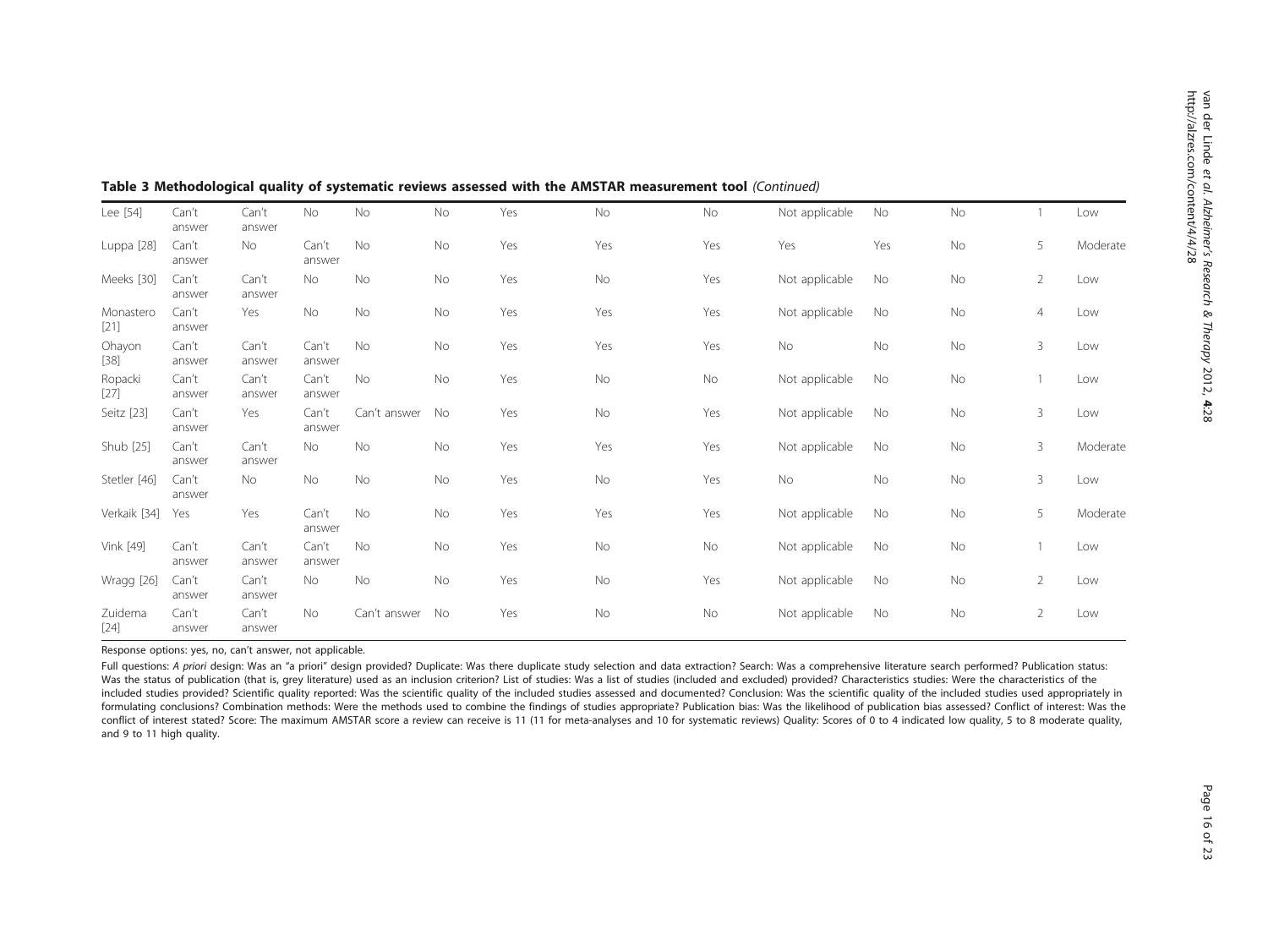data. Recommendations include the use of standardised BPS instruments and the study of various populations.

Longitudinal course and association with cognitive decline Monastero et al. reported that prospective studies showed that BPS, particularly depression, might represent risk factors for MCI or predictors of MCI conversion to dementia [[21](#page-21-0)]. A review of moderate scientific quality failed to find evidence of an association between depressive symptoms and severity of dementia [[34](#page-21-0)]. A review on psychotic symptoms suggested that these symptoms increase with the development of dementia but plateau after three years [[59\]](#page-22-0).

Few reviews on BPS course have been conducted in the older population. Huang *et al.* reported that compared to individuals without cognitive impairment, incidence and prevalence of depression was higher in those with cognitive impairment or dementia. Meeks et al. found that depression was relatively stable in the older population, with a median remission of 27% after more than one year [[30\]](#page-21-0). Three reviews by Jorm et al. concluded that history of depression in cognitively normal persons was associated with increased risk of dementia [\[33,36,37](#page-21-0),[60\]](#page-22-0). Sleep problems including sleep latency and waking after sleep were common with increasing age, but only sleep efficiency continued to significantly decrease after age 60 [\[38-40\]](#page-21-0).

The reviews identified a need for more longitudinal studies using standardised measures of cognitive function and BPS and appropriate adjustment for confounding factors.

#### Biopsychosocial associations

Biological factors A systematic review shows inconsistent results for genetic associations, including genes coding for APOE E, serotonin receptors and transporter, COMT, MAO-A, tryptophan hydroxylase and dopamine receptors with BPS in individuals with dementia [[42\]](#page-21-0). No other reviews were found.

In the general older population, most reviews of biological correlates of BPS focus on depression. An association between high levels of homocysteine and depression and dementia has been reported [[41](#page-21-0)[,45\]](#page-22-0). Stetler et al. suggest an association between depression and cortisol and other hormones [[46](#page-22-0)]. In addition, cerebral atherosclerotic changes may result in cognitive impairment and depression, possibly mediated by C-reactive protein but results were not consistent [\[47\]](#page-22-0). The association between vascular factors and depression was further studied and discussed in a review by Camus et al. [\[48](#page-22-0)].

Recommendations for future research include prospective studies with large sample sizes further investigating the association with biological factors.

Risk factors In nursing home patients with cognitive impairment, BPS were associated with the psychosocial environment, in addition to dementia type and stage and medication use [\[24](#page-21-0)]. In dementia patients, psychosis has been associated with age, illness duration and functional impairment, whereas results are weak or inconsistent for sociodemographic variables [\[27](#page-21-0)].

In two moderate quality reviews of the older population by Huang et al., depression was reported to be common in those with poor self-rated health, disability and chronic disease, including stroke, sensory impairment, cardiac disease or chronic lung disease [[43](#page-21-0),[44\]](#page-22-0). Depression is more common in women, and has been associated with many risk factors, including other diseases, low social support, cognitive impairment, disability, prior depression and bereavement [\[20](#page-21-0),[29-31](#page-21-0),[49,50](#page-22-0)]. Vink et al. report that health factors were less clearly related to anxiety than to depression [[49](#page-22-0)]. Psychosocial associations of other BPS have not been reviewed.

More research is recommended on risk factors for depression and randomised controlled trials to investigate if manipulation of risk factors reduces the onset of BPS.

#### Outcomes and care

Some evidence suggests that BPS predicts nursing home placement in those with dementia [[51](#page-22-0)]. Burden of care, caregiver's general health and caregiver depression scores have been associated with BPS, but perhaps caregiver's perception of the BPS and caregiver's social and psychological resources prior to institutionalisation are more important factors [[52](#page-22-0)]. Lee et al. concluded that there was no consensus regarding the association between BPS and increased mortality in individuals with dementia [[54\]](#page-22-0). Studies of associations between delusions in dementia and functional outcome had inconsistent results [\[55](#page-22-0)]. Finally, depression has been associated with decreased health related quality of life in dementia, although the size of the association was moderate [[53](#page-22-0)].

Depression in the general older population has been associated with increased health care utilisation and expenditure [[30](#page-21-0)]. In addition, anxiety in the elderly has been reported to have negative consequences independently of depression [[32\]](#page-21-0).

The reviews recommend more research with better measurements of determinants and outcomes and more sophisticated techniques to analyse the association with disease outcomes.

#### Summary: limitations and recommendations

Overall, the reviews reported several limitations of the original studies, including heterogeneity in methodology, insufficient adjustment for confounders, heterogeneity in BPS instruments and definitions, small sample size and that most studies were cross-sectional (Figure [2\)](#page-17-0). This led to recommendations for prospective longitudinal studies, with a large sample size and using standardised BPS instruments and definitions. The following topics for future research were most often recommended, including intervention and treatment, mechanisms and underlying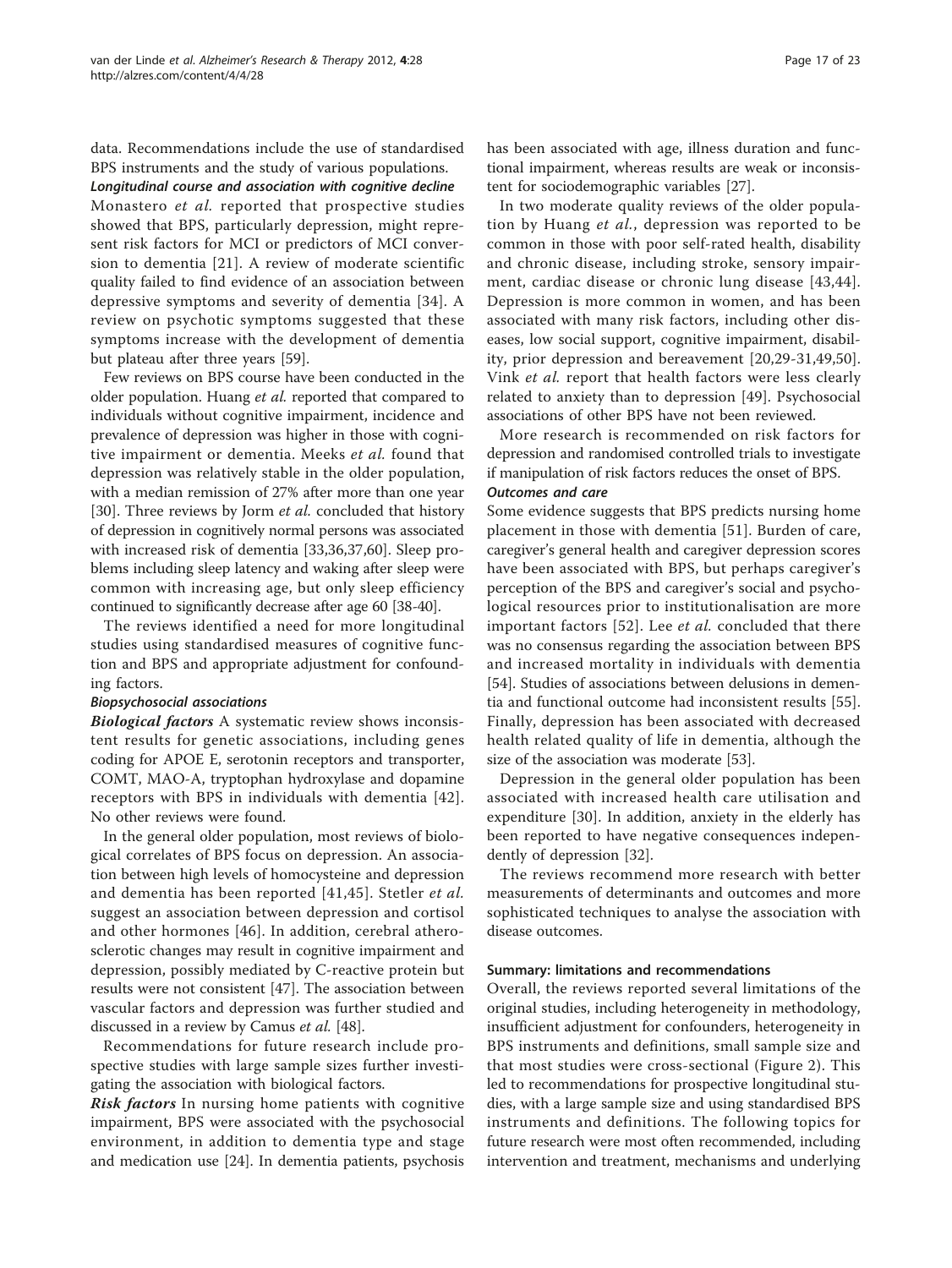<span id="page-17-0"></span>

causes of BPS and the prevalence, incidence and persistence of BPS. Many reviews reported that comparison of results was limited due to heterogeneity of the included studies.

#### Gaps

Figure [3](#page-18-0) gives an overview of the number of reviews that studied each BPS by the topic of the review. Most of the included reviews focused on individuals with dementia or cognitive impairment studied depression or psychotic symptoms, and they most often studied the prevalence of symptoms. Of the reviews of older populations, almost all studied depressive symptoms and some studied sleep problems or anxiety, whereas the other BPS were not investigated.

# **Discussion**

#### Summary of findings

- Prevalence. BPS occur in non-demented, cognitively impaired and demented populations, but there are large variations in reported prevalence estimates.
- Biological associations. Biological factors associated with BPS include health status, homocysteine levels and vascular disease.
- Risk factors. Associations have been found with psychosocial environment and dementia severity. Results are inconsistent, especially for socio-demographic factors, and differ between symptoms.

• Outcomes and care. BPS have been associated with increased burden of care, decreased caregiver's general health and increased caregiver depression scores, but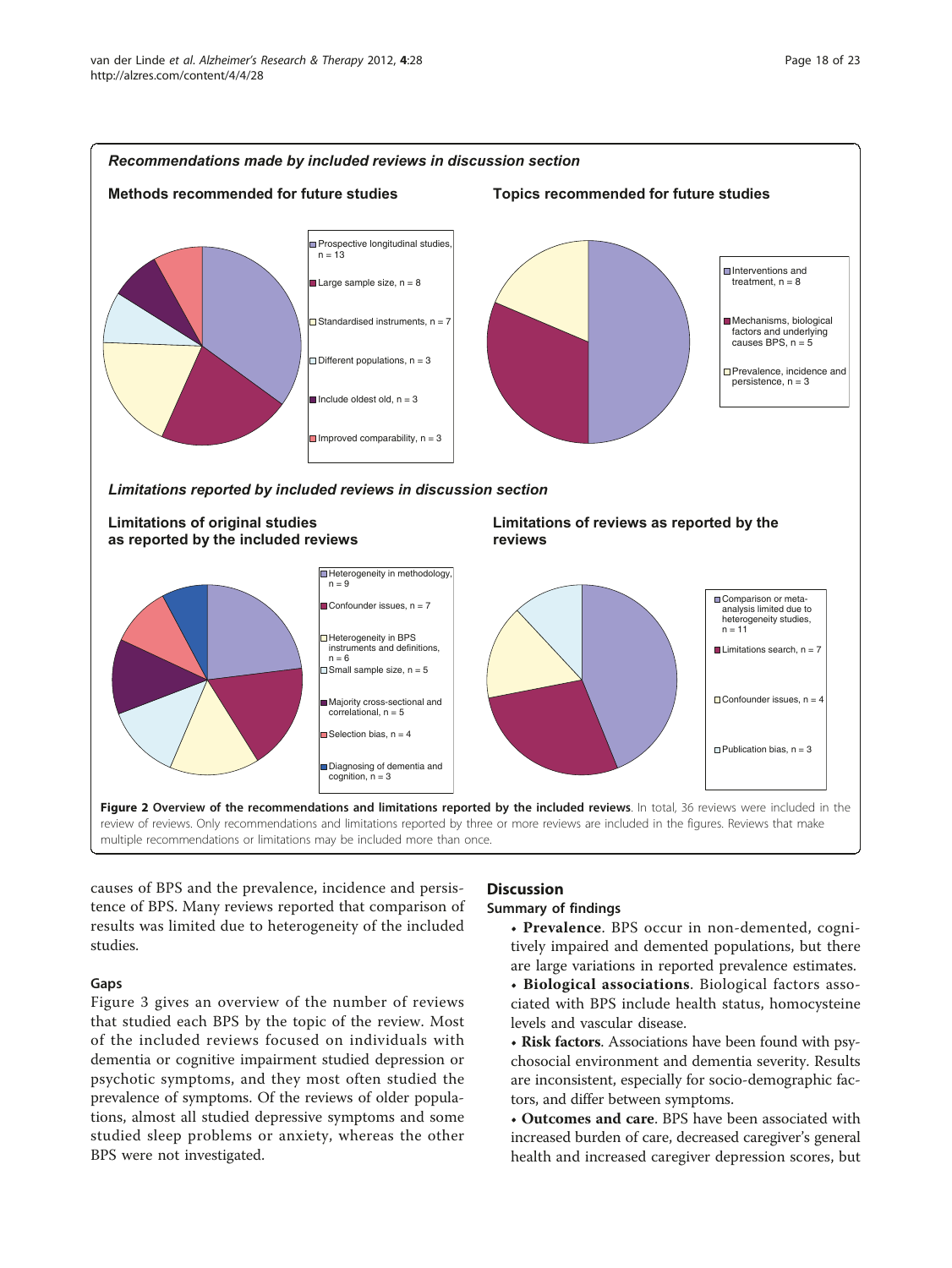<span id="page-18-0"></span>

these conclusions come from a limited number of studies. Findings in relation to BPS and institutionalisation, quality of life and disease outcome are generally inconsistent.

#### Limitations of reviews

Over 97,000 articles have been published on BPS in recent years (up to July 2011). However, in total, only 36 systematic reviews were identified, published from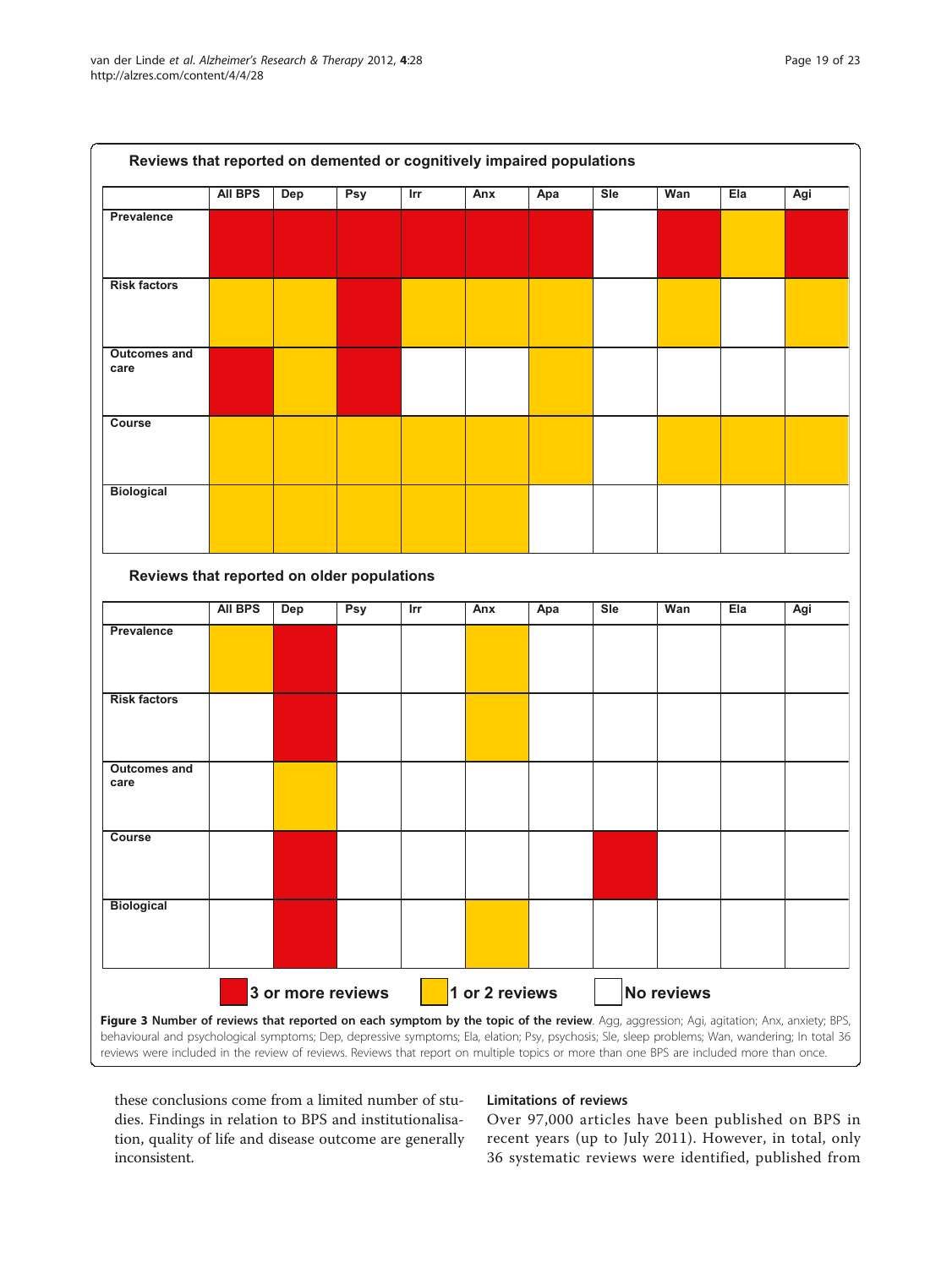1989 to 2011, covering 6 to 244 papers, with only 10 reviews, including a meta-analysis. These covered a wide area of research and included studies with large differences in population characteristics, recruitment and definition of BPS. Depressive symptoms were most widely reviewed. Other symptoms, such as apathy, irritability, wandering and elation, are typically ignored, especially in studies of the older population. Aggression, psychosis and wandering have been identified as the BPS that are most difficult to cope with by caregivers [[61](#page-22-0)]. Not all areas of BPS research have yet been adequately reviewed. For example, no review has yet appeared on the neuropathology underpinning BPS, although there are several recent studies on this subject and many possible biological mechanisms may underlie BPS, such as Alzheimer's disease pathology, lower neuronal counts, neurotransmitter changes, genetic risk factors and abnormal neuroendocrinology [\[62](#page-22-0)-[64\]](#page-22-0). A high quality systematic review of the biological underpinnings of BPS would give direction to further research, particularly with regard to treatment development.

The quality of the included reviews as measured with the AMSTAR tool was generally low. All except one did not report if the research question and inclusion criteria were established before the conduct of the review, or they did not provide a research question and/or inclusion criteria. Many reviews did not have two independent researchers who selected the studies and extracted the data, or did not report this. None of the reviews reported the potential conflict of interest of the included studies. Furthermore, the inclusion of grey literature and if the search was supplemented by consulting current contents, reviews, textbooks, specialised registers or experts were rarely reported.

Better and more systematic reporting would make it easier to compare the characteristics, results and strengths and limitations of reviews, and the use of reporting checklists, such as PRISMA, is recommended [\[65](#page-22-0)]. More details on the populations covered by the review and the characteristics of included studies would be particularly helpful.

Recommendations for future research made by the reviews were variable, with many recommendations made only by one or two reviews. Only more general recommendations were made by several reviews. This has been previously reported by Clark et al., who examined 2,535 Cochrane reviews and found that the characterisation of the needs for future research was less than explicit [[66](#page-22-0)]. In addition, it has been previously found that reviews tend to be too optimistic when drawing conclusions from their results [[67,68](#page-22-0)]. It has been recommended that research gaps should be identified more systematically, rating the reasons of research gaps in terms of population, intervention, comparison, outcome and setting (PICOS), including insufficient information, biased information, inconsistency or not the right information [[69\]](#page-22-0), although this tool has been designed for reviews of intervention studies and may not be suitable for reviews of observational studies.

#### Limitations of original studies

The reviews have included individual research studies with a large degree of heterogeneity in study design (for example, definition and measurement of BSP, level of cognitive impairment, population characteristics and recruitment of participants), making cross study comparisons difficult. Many different instruments are used to measure BPS, including the Neuropsychiatric Inventory (NPI) [\[70\]](#page-22-0), CERAD-BRSD [[71\]](#page-22-0) and the Behavioral Pathology in Alzheimer's Disease scale (BEHAVE-AD) [\[72\]](#page-22-0). Symptom-specific instruments are also used, including the Geriatric Depression Scale (GDS) for depressive symptoms [[73](#page-22-0)]. Some instruments use self-ratings (for example, GDS), while others are based on a caregiver interview (for example, NPI). Across instruments there is no consistency in the definition and severity of the symptoms.

Some studies focused on the general older population, while others selected only those with dementia or MCI. Even within impaired groups large differences exist in the measurement of cognitive function. Some study populations were divided by cognitive status (for example, normal, mild or other cognitive impairment and dementia) using diagnostic criteria applied independently of BPS. It may be that the phenotypes of BPS (for example, the causes of depression or agitation) have a different basis at different stages of cognitive impairment and, therefore, studies using different groups will have discrepant findings. Other features, such as the age and gender of participants, and the setting where they were recruited, also vary. If samples are not representative of the population (either that of older people in the community or people with dementia) conclusions may be difficult to generalise.

#### Limitations of our review of review

There is no Mesh or Emtree search term for BPS, so search terms for individual symptoms and text searches had to be combined. As many different terms are used to describe BPS, it is possible that we may have missed relevant reviews, though we have checked all reference lists of relevant papers. One author undertook data selection and extraction.

Many different definitions of BPS have been used in the literature. Here we used symptom definitions as used by the most commonly used instruments to measure BPS, including the NPI. However, symptom definitions may overlap and there was heterogeneity in symptom definitions that were used by the reviews. Depression is especially problematic. All of the reviews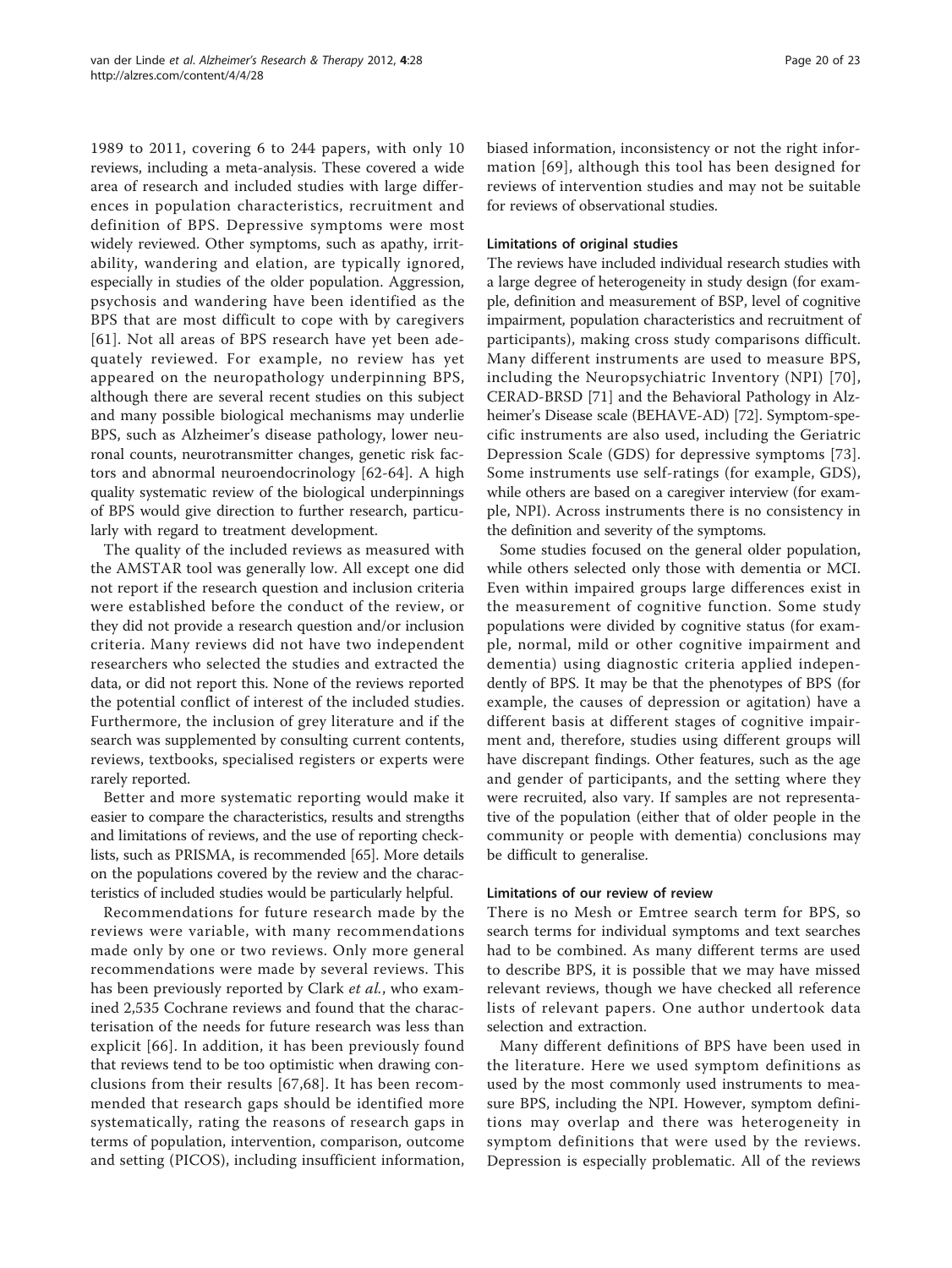<span id="page-20-0"></span>included here that studied depression included studies investigating major depression as well as studies investigating depressive symptoms. In the original studies, decisions about depression can be made at recruitment, when applying the inclusion and exclusion criteria or during measurement at baseline and follow-up. In some studies, only people with or without depressive symptoms or major depression are recruited, or participants with major depression can be excluded from the study at the participant selection stage. At the data collection stage, the definition of depression can include both major depression and minor depression using a cut-off score (for example, a CES-D score higher than 16); it can include both depressive symptoms and major depression separately (for example, DSM definitions for major and minor depression or CES-D scores 16 to 20 and CES-D higher than 20), or either depressive symptoms only (for example, using the Neuropsychiatric Inventory to measure depressive symptoms in the context of BPSD) or major depression only (for example, DSM definition for major depression).

By reviewing reviews and not the original studies, it is likely that noise has been introduced. Furthermore, with the diverse and generally qualitative outcomes of the majority of reviews, we were unable to combine results quantitatively and, therefore, a meta-meta-analysis was not possible.

#### Recommendations for future research

Recommendations for future reviews on BPS:

- More reviews on BPS are needed, for example, on neuropathological associations
- Improve the quality of reporting of reviews
- Choose reviews that include all BPS not just symptoms of depression/psychosis
- Clearer reporting, using a checklist tool, for example, PRISMA

• Clearer and more specific recommendations for future research, for example, PICOS if applicable

Recommendations for original research on BPS:

- Prospective longitudinal studies
- Large sample size
- Standardised instruments for BPS
- Wide age range, including oldest old
- Improved comparability of results; report study characteristics clearly

#### Conclusions

No clear conclusions could be made on the prevalence, biology, risk factors and outcomes of BPS. However, by

pulling together this wide variety of research, we have been able to give an overview of the recommendations, limitations and gaps of current research in BPS that may inform future research. More high quality reviews including all BPS, not just depressive symptoms, are needed. Future original research should include longitudinal studies with larger sample sizes to further assess the complex relations between BPS, cognitive function and psychological, social and biological factors. One of the main questions raised by the reviews is how best to define and measure BPS within and across populations (that is, different levels of cognitive function, population vs. clinical based). A wider use of the most frequently cited instruments to measure BPS, such as the NPI, would improve comparability. Studies should report clearly the characteristics of their population, the inclusion and exclusion criteria that were used and how they defined BPS, particularly depression. A better understanding of BPS, including their definition, evaluation, underlying mechanisms, risk factors, prevalence and progression will have important implications for prevention and treatment. This has the potential to significantly improve quality of life in people with dementia and their carers as well has having other positive impacts, for example, on economics, institutionalisation and worsening of both cognitive and non-cognitive symptoms.

# Additional material

[Additional file 1: S](http://www.biomedcentral.com/content/supplementary/alzrt131-S1.DOCX)earch terms (Embase and Medline, 29 March 2012). An overview of the search terms that were used.

#### Abbreviations

AMSTAR: a measurement tool for the 'assessment of multiple systematic reviews'; APOE E: Apolipoprotein E; BEHAVE-AD: Behavioral Pathology in Alzheimer's Disease scale; BPS: behavioural and psychological Symptoms; BPSD: behavioural and psychological symptoms of dementia; BSRS: Brief Behaviour Symptom Rating Scale; CERAD-BRSD: Behavior Rating Scale for Dementia of the Consortium to Establish a Registry for Alzheimer's Disease; CES-D: Centre for Epidemiological Studies Depression scale; COMT: Catechol-O-methyltransferase; DSM: Diagnostic and Statistical Manual of Mental Disorders; GDS: Geriatric Depression Scale; MAO-A: Mono-amine oxidase A; MCI: Mild cognitive impairment; NPI: Neuropsychiatric Inventory; PICOS: population, intervention, comparison, outcome and setting; PRISMA: Cochrane Collaboration and the Preferred Reporting Items for Systematic Reviews and Meta-Analyses.

#### Acknowledgements

RvdL receives a studentship from National Institute for Health Research (NIHR) Collaborations for Leadership in Applied Health Research and Care (CLAHRC) for Cambridgeshire and Peterborough. The funding body had no role in the writing of the manuscript or in the decision to submit the manuscript for publication.

#### Author details

<sup>1</sup>Department of Public Health and Primary Care - Forvie Site, Institute of Public Health, University of Cambridge, Robinson Way, Cambridge CB2 0SR, UK. <sup>2</sup>The Irish Longitudinal Study on Ageing, Trinity College Dublin, Dublin 2,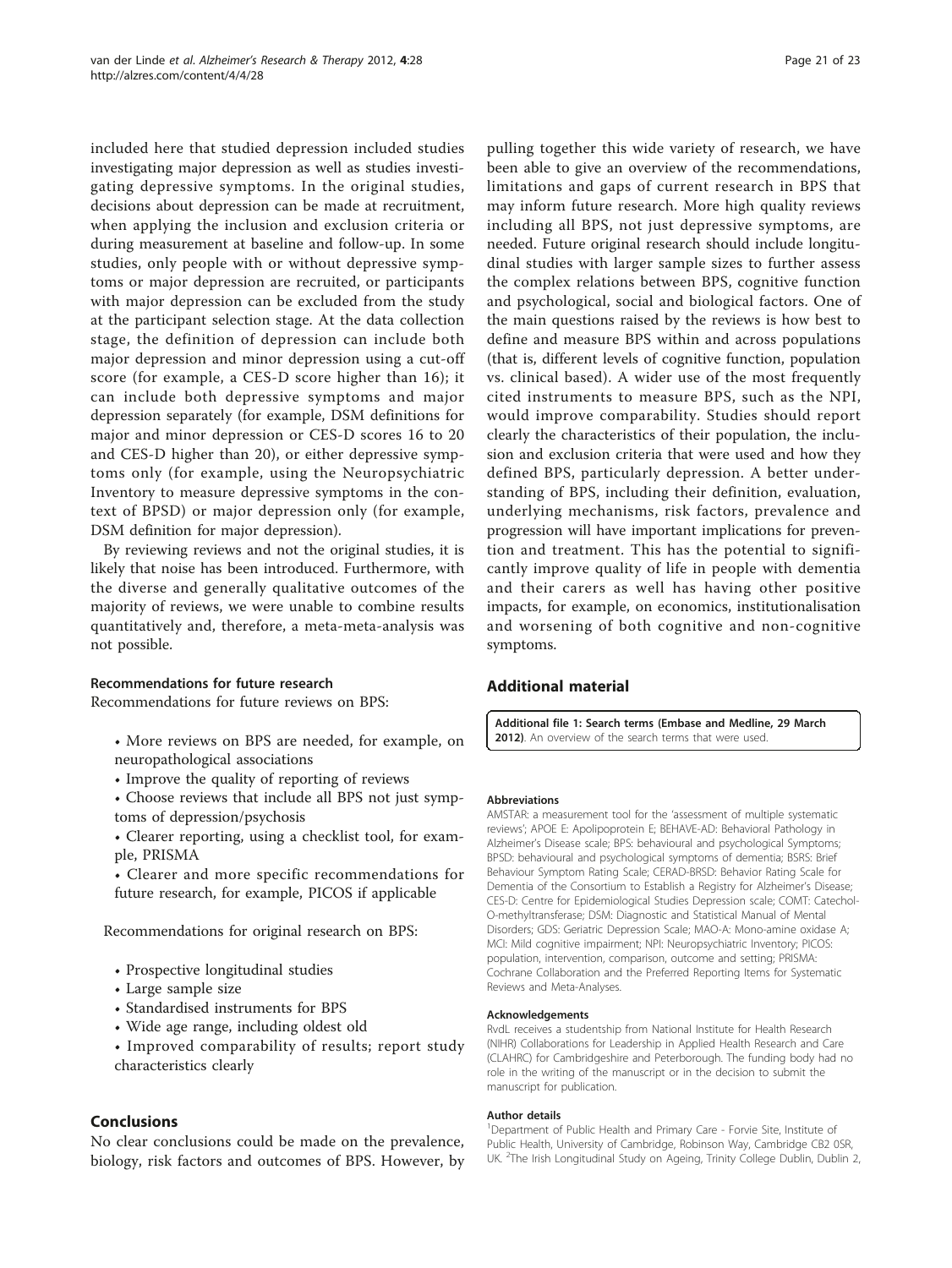<span id="page-21-0"></span>Republic of Ireland. <sup>3</sup>Cambridgeshire and Peterborough NHS Foundation Trust, Box 311, Fulbourn Hospital, Cambridge CB21 5EF, UK.

#### Authors' contributions

RvdL participated in the conception and design of the study, performed the literature search, interpreted and summarised the data, and drafted the manuscript. BS and GS participated in interpretation of the data and critically revised the manuscript. TD and CB participated in the conception and design of the study, interpretation and visualisation of the results and critically revised the manuscript. All authors read and approved the final manuscript.

#### Competing interests

The authors declare that they have no competing interests.

Received: 19 June 2012 Revised: 22 June 2012 Accepted: 11 July 2012 Published: 11 July 2012

#### References

- 1. Savva GM, Zaccai J, Matthews FE, Davidson JE, McKeith I, Brayne C: [Prevalence, correlates and course of behavioural and psychological](http://www.ncbi.nlm.nih.gov/pubmed/19252147?dopt=Abstract) [symptoms of dementia in the population.](http://www.ncbi.nlm.nih.gov/pubmed/19252147?dopt=Abstract) Br J Psychiatry 2009, 194:212-219.
- 2. National Institute for Health and Clinical Excellence: Dementia Supporting people with Dementia and their Carers in Health and Social Care 2006.
- 3. Department of Health (UK): Living Well with Dementia: A National Dementia Strategy 2009.
- 4. Smith V, Devane D, Begley CM, Clarke M: [Methodology in conducting a](http://www.ncbi.nlm.nih.gov/pubmed/21291558?dopt=Abstract) [systematic review of systematic reviews of healthcare interventions.](http://www.ncbi.nlm.nih.gov/pubmed/21291558?dopt=Abstract) BMC Med Res Methodol 2011, 11:15.
- Kraepelin E: Psychiatrie: ein Lehrbuch für studierende und Ärtze Leipzig: J.A. Barth; 1896.
- 6. Roth M: [The natural history of mental disorder in old age.](http://www.ncbi.nlm.nih.gov/pubmed/13243044?dopt=Abstract) J Ment Sci 1955, 101:281-301.
- 7. Finkel SI, Costa e Silva J, Cohen G, Miller S, Sartorius N: [Behavioral and](http://www.ncbi.nlm.nih.gov/pubmed/9154615?dopt=Abstract) [psychological signs and symptoms of dementia: a consensus statement](http://www.ncbi.nlm.nih.gov/pubmed/9154615?dopt=Abstract) [on current knowledge and implications for research and treatment.](http://www.ncbi.nlm.nih.gov/pubmed/9154615?dopt=Abstract) Int Psychogeriatr 1996, 8(Suppl 3):497-500.
- 8. Alzheimer A: Über einen eigenartigen schweren Er Krankungsprozeb der Himrinde. Neurol Zbl 1906, 23:1129-1136.
- 9. Reisberg B, Borenstein J, Salob SP, Ferris SH, Franssen E, Georgotas A: [Behavioral symptoms in Alzheimer](http://www.ncbi.nlm.nih.gov/pubmed/3553166?dopt=Abstract)'s disease: phenomenology and [treatment.](http://www.ncbi.nlm.nih.gov/pubmed/3553166?dopt=Abstract) J Clin Psychiatry 1987, 48 Suppl:9-15.
- 10. Moher D, Liberati A, Tetzlaff J, Altman DG: [Preferred reporting items for](http://www.ncbi.nlm.nih.gov/pubmed/21603045?dopt=Abstract) [systematic reviews and meta-analyses: the PRISMA Statement.](http://www.ncbi.nlm.nih.gov/pubmed/21603045?dopt=Abstract) Open Med 2009, 3:e123-e130.
- 11. Shea BJ, Grimshaw JM, Wells GA, Boers M, Andersson N, Hamel C, Porter AC, Tugwell P, Moher D, Bouter LM: Development of AMSTAR: a measurement tool to assess the methodological quality of systematic reviews. BMC Med Res Methodol 2007, 15:7-10.
- 12. Shea BJ, Hamel C, Wells GA, Bouter LM, Kristjansson E, Grimshaw J, Henry DA, Boers M: [AMSTAR is a reliable and valid measurement tool to](http://www.ncbi.nlm.nih.gov/pubmed/19230606?dopt=Abstract) [assess the methodological quality of systematic reviews.](http://www.ncbi.nlm.nih.gov/pubmed/19230606?dopt=Abstract) J Clin Epidemiol 2009, 62:1013-1020.
- 13. Cole MG, Bellavance F: [The prognosis of depression in old age.](http://www.ncbi.nlm.nih.gov/pubmed/9169240?dopt=Abstract) Am J Geriatr Psychiatry 1997, 5:4-14.
- 14. Christensen H, Griffiths K, Mackinnon A, Jacomb P: [A quantitative review of](http://www.ncbi.nlm.nih.gov/pubmed/9448376?dopt=Abstract) [cognitive deficits in depression and Alzheimer-type dementia.](http://www.ncbi.nlm.nih.gov/pubmed/9448376?dopt=Abstract) J Int Neuropsychol Soc 1997, 3:631-651.
- 15. Cole MG, Bellavance F: Depression in elderly medical inpatients: a metaanalysis of outcomes. Can Med Assoc J 1997, 157:1055-1060.
- 16. Cole MG: [Does depression in older medical inpatients predict mortality?](http://www.ncbi.nlm.nih.gov/pubmed/17888809?dopt=Abstract) [A systematic review.](http://www.ncbi.nlm.nih.gov/pubmed/17888809?dopt=Abstract) Gen Hosp Psychiatry 2007, 29:425-430.
- 17. Henry JD, Crawford JR: [A meta-analytic review of verbal fluency deficits](http://www.ncbi.nlm.nih.gov/pubmed/15814444?dopt=Abstract) [in depression.](http://www.ncbi.nlm.nih.gov/pubmed/15814444?dopt=Abstract) J Clin Exp Neuropsychol 2005, 27:78-101.
- 18. Nakajima GA, Wenger NS: [Quality indicators for the care of depression in](http://www.ncbi.nlm.nih.gov/pubmed/17910551?dopt=Abstract) [vulnerable elders.](http://www.ncbi.nlm.nih.gov/pubmed/17910551?dopt=Abstract) J Am Geriatr Soc 2007, 55:S302-S311.
- 19. Savoie I, Morettin D, Green CJ, Kazanjian A: [Systematic review of the role](http://www.ncbi.nlm.nih.gov/pubmed/15209172?dopt=Abstract) [of gender as a health determinant of hospitalization for depression.](http://www.ncbi.nlm.nih.gov/pubmed/15209172?dopt=Abstract) Int J Technol Assess Health Care 2004, 20:115-127.
- 20. Chen R, Copeland JR, Wei L: [A meta-analysis of epidemiological studies in](http://www.ncbi.nlm.nih.gov/pubmed/10521881?dopt=Abstract) [depression of older people in The People](http://www.ncbi.nlm.nih.gov/pubmed/10521881?dopt=Abstract)'s Republic of China. Int J Geriatr Psychiatry 1999, 14:821-830.
- 21. Monastero R, Mangialasche F, Camarda C, Ercolani S, Camarda R: [A](http://www.ncbi.nlm.nih.gov/pubmed/22844635?dopt=Abstract) [systematic review of neuropsychiatric symptoms in mild cognitive](http://www.ncbi.nlm.nih.gov/pubmed/22844635?dopt=Abstract) [impairment.](http://www.ncbi.nlm.nih.gov/pubmed/22844635?dopt=Abstract) J Alzheimer's Dis 2009, 18:11-30.
- 22. Apostolova LG, Cummings JL: Neuropsychiatric manifestations in mild cognitive impairment: A systematic review of the literature. Dementia Geriatr Cogn Disord 2008, 25:115-126.
- 23. Seitz D, Purandare N, Conn D: [Prevalence of psychiatric disorders among](http://www.ncbi.nlm.nih.gov/pubmed/20522279?dopt=Abstract) [older adults in long-term care homes: a systematic review.](http://www.ncbi.nlm.nih.gov/pubmed/20522279?dopt=Abstract) Int Psychogeriatr 2010, 22:1025-1039.
- 24. Zuidema S, Koopmans R, Verhey F: [Prevalence and predictors of](http://www.ncbi.nlm.nih.gov/pubmed/17341770?dopt=Abstract) [neuropsychiatric symptoms in cognitively impaired nursing home](http://www.ncbi.nlm.nih.gov/pubmed/17341770?dopt=Abstract) [patients.](http://www.ncbi.nlm.nih.gov/pubmed/17341770?dopt=Abstract) J Geriatr Psychiatry Neurol 2007, 20:41-49.
- 25. Shub D, Ball V, Abbas AAA, Gottumukkala A, Kunik ME: [The link between](http://www.ncbi.nlm.nih.gov/pubmed/20058077?dopt=Abstract) [psychosis and aggression in persons with dementia: a systematic](http://www.ncbi.nlm.nih.gov/pubmed/20058077?dopt=Abstract) [review.](http://www.ncbi.nlm.nih.gov/pubmed/20058077?dopt=Abstract) Psychiatr Q 2010, 81:97-110.
- 26. Wragg RE, Jeste DV: [Overview of depression and psychosis in Alzheimer](http://www.ncbi.nlm.nih.gov/pubmed/2653053?dopt=Abstract)'s [disease.](http://www.ncbi.nlm.nih.gov/pubmed/2653053?dopt=Abstract) Am J Psychiatry 1989, 146:577-587.
- 27. Ropacki SA, Jeste DV: [Epidemiology of and risk factors for psychosis of](http://www.ncbi.nlm.nih.gov/pubmed/16263838?dopt=Abstract) Alzheimer'[s disease: a review of 55 studies published from 1990 to](http://www.ncbi.nlm.nih.gov/pubmed/16263838?dopt=Abstract) [2003.](http://www.ncbi.nlm.nih.gov/pubmed/16263838?dopt=Abstract) Am J Psychiatry 2005, 162:2022-2030.
- 28. Luppa M, Sikorski C, Luck T, Ehreke L, Konnopka A, Wiese B, Weyerer S, Konig HH, Riedel-Heller SG: Age- and gender-specific prevalence of depression in latest-life - Systematic review and meta-analysis. J Affective Disord 2012, 136:212-221.
- 29. Beekman AT, Copeland JR, Prince MJ: [Review of community prevalence of](http://www.ncbi.nlm.nih.gov/pubmed/10533549?dopt=Abstract) [depression in later life.](http://www.ncbi.nlm.nih.gov/pubmed/10533549?dopt=Abstract) Br J Psychiatry 1999, 174:307-311.
- 30. Meeks TW, Vahia IV, Lavretsky H, Kulkarni G, Jeste DV: A tune in "a minor" can "b major": a review of epidemiology, illness course, and public health implications of subthreshold depression in older adults. J Affective Disord 2011, 129:126-142.
- 31. Djernes JK: [Prevalence and predictors of depression in populations of](http://www.ncbi.nlm.nih.gov/pubmed/16603029?dopt=Abstract) [elderly: a review.](http://www.ncbi.nlm.nih.gov/pubmed/16603029?dopt=Abstract) Acta Psychiatr Scand 2006, 113:372-387.
- 32. Alwahhabi F: [Anxiety symptoms and generalized anxiety disorder in the](http://www.ncbi.nlm.nih.gov/pubmed/12944126?dopt=Abstract) [elderly: a review.](http://www.ncbi.nlm.nih.gov/pubmed/12944126?dopt=Abstract) Harv Rev Psychiatry 2003, 11:180-193.
- 33. Jorm AF, van Duijn CM, Chandra V, Fratiglioni L, Graves AB, Heyman A, Kokmen E, Kondo K, Mortimer JA, Rocca WA, et al: [Psychiatric history and](http://www.ncbi.nlm.nih.gov/pubmed/1917269?dopt=Abstract) [related exposures as risk factors for Alzheimer](http://www.ncbi.nlm.nih.gov/pubmed/1917269?dopt=Abstract)'s disease: a collaborative [re-analysis of case-control studies.](http://www.ncbi.nlm.nih.gov/pubmed/1917269?dopt=Abstract) Int J Epidemiol 1991, 20(Suppl 2): S43-S47.
- 34. Verkaik R, Nuyen J, Schellevis F, Francke A: [The relationship between](http://www.ncbi.nlm.nih.gov/pubmed/17457960?dopt=Abstract) severity of Alzheimer'[s disease and prevalence of comorbid depressive](http://www.ncbi.nlm.nih.gov/pubmed/17457960?dopt=Abstract) [symtoms and depression: a systematic review.](http://www.ncbi.nlm.nih.gov/pubmed/17457960?dopt=Abstract) Int J Geriatr Psychiatry 2007, 22:1063-1086.
- 35. Huang CQ, Wang ZR, Li YH, Xie YZ, Liu QX: [Cognitive function and risk for](http://www.ncbi.nlm.nih.gov/pubmed/20937170?dopt=Abstract) [depression in old age: a meta-analysis of published literature.](http://www.ncbi.nlm.nih.gov/pubmed/20937170?dopt=Abstract) Int Psychogeriatr 2011, 23:516-525.
- 36. Jorm AF: [History of depression as a risk factor for dementia: an updated](http://www.ncbi.nlm.nih.gov/pubmed/11990888?dopt=Abstract) [review.](http://www.ncbi.nlm.nih.gov/pubmed/11990888?dopt=Abstract) Aust N Z J Psychiatry 2001, 35:776-781.
- 37. Jorm AF: [Is depression a risk factor for dementia or cognitive decline? A](http://www.ncbi.nlm.nih.gov/pubmed/10859462?dopt=Abstract) [review.](http://www.ncbi.nlm.nih.gov/pubmed/10859462?dopt=Abstract) Gerontology 2000, 46:219-227.
- 38. Ohayon MM, Carskadon MA, Guilleminault C, Vitiello MV: [Meta-analysis of](http://www.ncbi.nlm.nih.gov/pubmed/15586779?dopt=Abstract) [quantitative sleep parameters from childhood to old age in healthy](http://www.ncbi.nlm.nih.gov/pubmed/15586779?dopt=Abstract) [individuals: developing normative sleep values across the human](http://www.ncbi.nlm.nih.gov/pubmed/15586779?dopt=Abstract) [lifespan.](http://www.ncbi.nlm.nih.gov/pubmed/15586779?dopt=Abstract) Sleep 2004, 27:1255-1273.
- Floyd JA, Janisse JJ, Jenuwine ES, Ager JW: [Changes in REM-sleep](http://www.ncbi.nlm.nih.gov/pubmed/17682652?dopt=Abstract) [percentage over the adult lifespan.](http://www.ncbi.nlm.nih.gov/pubmed/17682652?dopt=Abstract) Sleep 2007, 30:829-836.
- 40. Floyd JA, Medler SM, Ager JW, Janisse JJ: [Age-related changes in initiation](http://www.ncbi.nlm.nih.gov/pubmed/10782869?dopt=Abstract) [and maintenance of sleep: a meta-analysis.](http://www.ncbi.nlm.nih.gov/pubmed/10782869?dopt=Abstract) Res Nurs Health 2000, 23:106-117.
- 41. Kuo HK, Sorond FA, Chen JH, Hashmi A, Milberg WP, Lipsitz LA: The role of homocysteine in multisystem age-related problems: A systematic review. J Gerontol Ser A Biol Sci Med Sci 2005, 60:1190-1201
- 42. Flirski M, Sobow T, Kloszewska I: [Behavioural genetics of Alzheimer](http://www.ncbi.nlm.nih.gov/pubmed/22291757?dopt=Abstract)'s [disease: A comprehensive review.](http://www.ncbi.nlm.nih.gov/pubmed/22291757?dopt=Abstract) Arch Med Sci 2011, 7:195-210.
- 43. Huang CQ, Dong BR, Lu ZC, Yue JR, Liu QX: [Chronic diseases and risk for](http://www.ncbi.nlm.nih.gov/pubmed/19524072?dopt=Abstract) [depression in old age: a meta-analysis of published literature.](http://www.ncbi.nlm.nih.gov/pubmed/19524072?dopt=Abstract) Ageing Res Rev 2010, 9:131-141.